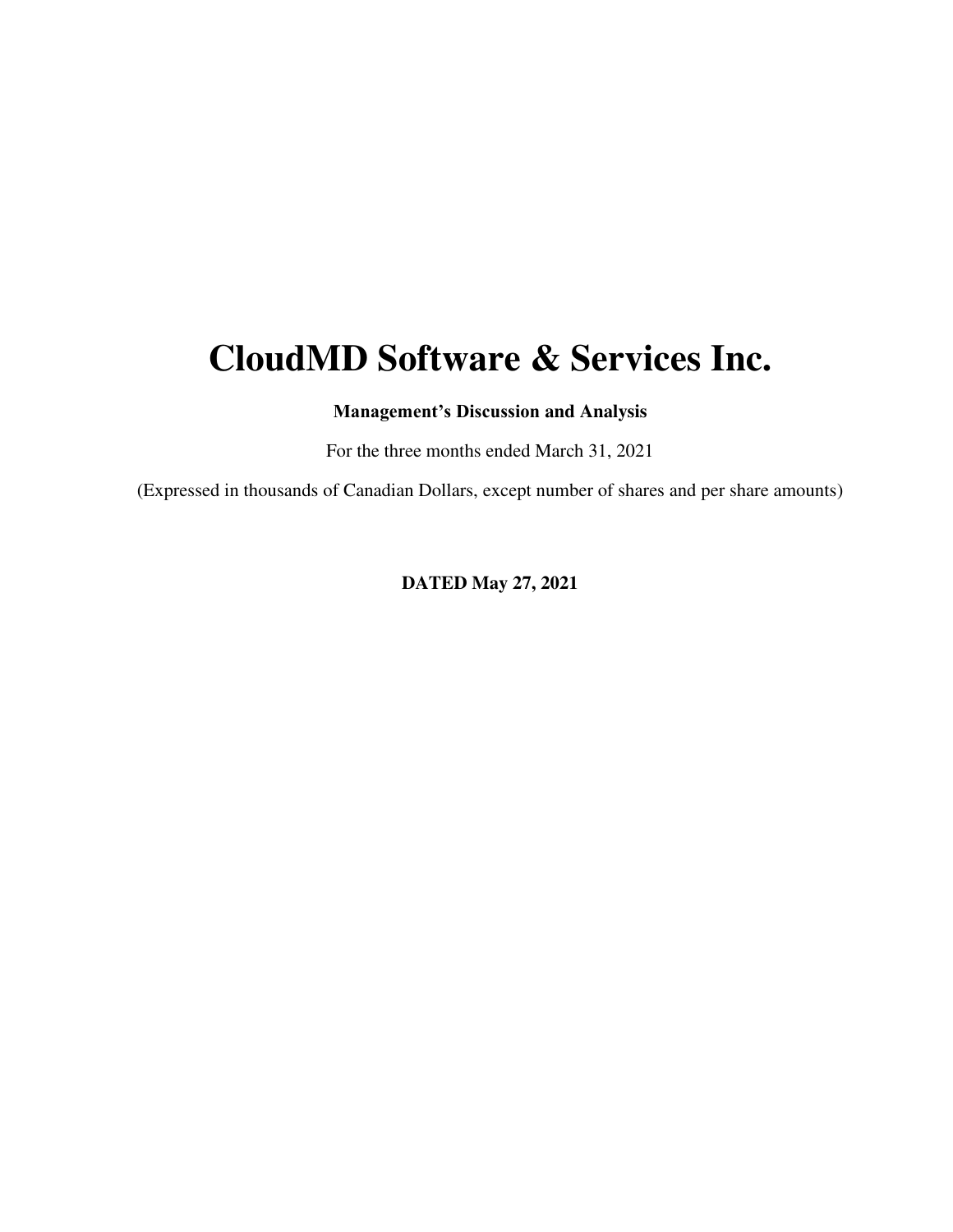CloudMD Software & Services Inc. Management's Discussion and Analysis For the three months ended March  $31, 2021$ (Expressed in thousands of Canadian Dollars, except number of shares and per share amounts)

# Contents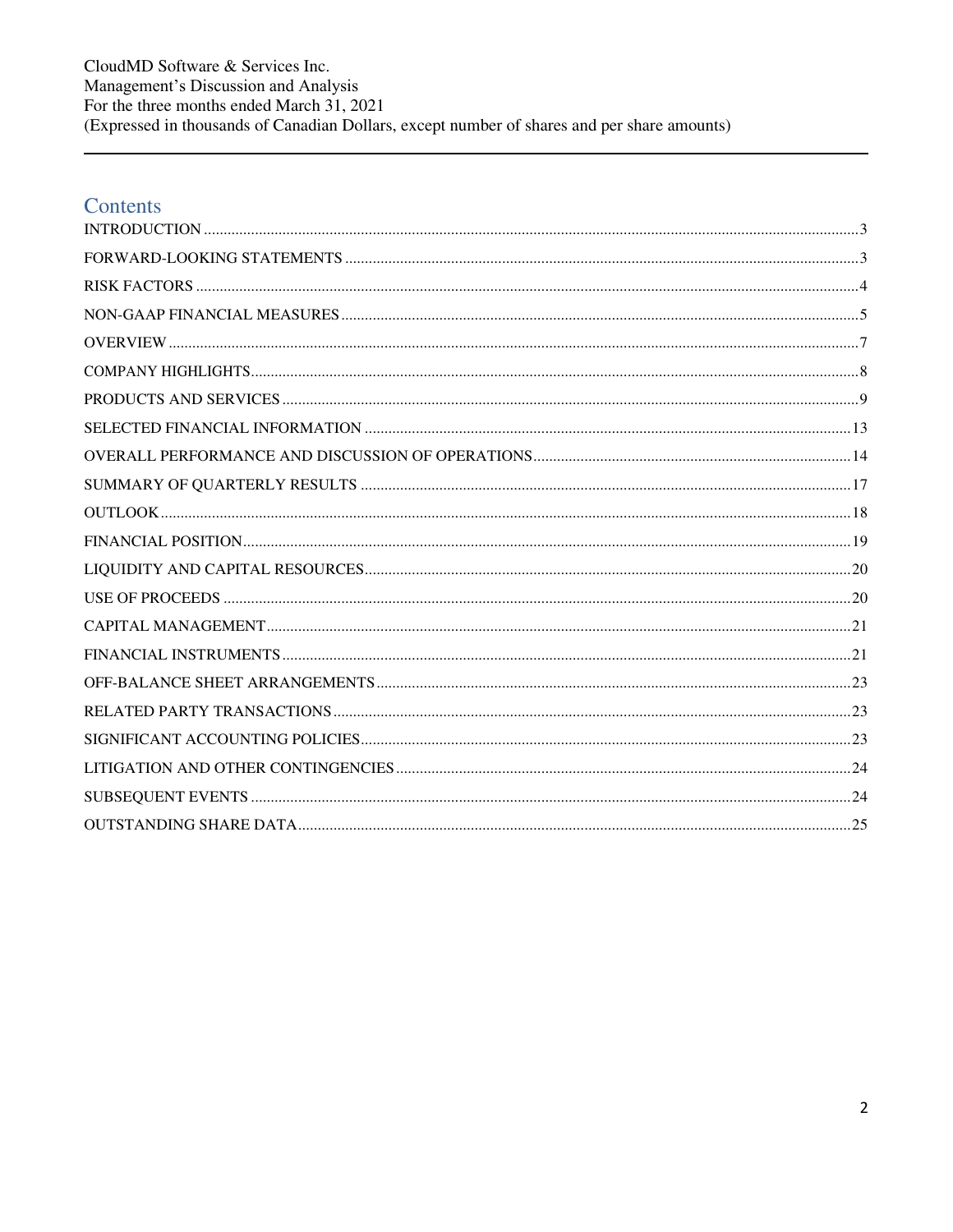# <span id="page-2-0"></span>**INTRODUCTION**

This Management's Discussion and Analysis (**"MD&A"**) for CloudMD Software & Services Inc. (**"CloudMD"** or the **"Company")** is dated and based on information available to management as of May 27, 2021. This MD&A is prepared in accordance with National Instrument 51-102F1, and should be read in conjunction with the Company's unaudited condensed interim consolidated financial statements and accompanying notes for the three months ended March 31, 2021 and 2020, and the consolidated financial statements and accompanying notes for the year ended December 31, 2020. These documents, along with additional information about the Company, including the Annual Information Form (**"AIF")** and short form prospectuses, are available under the Company's profile on SEDAR at [www.sedar.com.](http://www.sedar.com/)

The financial data contained in this report and in the unaudited condensed interim consolidated financial statements and accompanying notes of the Company for the three months ended March 31, 2021 and 2020 have been prepared in accordance with International Financial Reporting Standards (**"IFRS"**) and are stated in Canadian dollars, unless otherwise indicated.

# <span id="page-2-1"></span>**FORWARD-LOOKING STATEMENTS**

This MD&A contains certain statements which may constitute "forward-looking information" and "forward-looking statements" within the meaning of Canadian securities law requirements (collectively, **"forward-looking statements"**). These forward-looking statements are made as of the date of this MD&A and the Company does not intend, and does not assume any obligation, to update these forward-looking statements, except as required under applicable securities legislation. In certain cases, forward-looking statements can be identified by the use of words such as "plans", "expects" or "does not expect", "is expected", "budget", "scheduled", "estimates", "forecasts", "intends", "anticipates" or "does not anticipate", or "believes" or variations of such words and phrases, or statements that certain actions, events or results "may", "could", "would", "might" or "will" be taken, occur or be achieved. Such forward-looking statements reflect management's current beliefs and are based on information currently available to management. Forward-looking statements in this MD&A include but are not limited to the following:

- the Company's goals, objectives and growth strategies;
- requirements for additional capital;
- Government regulation;
- environmental risks;
- disputes or claims;
- currency fluctuations;
- improving the patient experience, operational efficiency and overall care performance;
- the intention to be an active acquirer within the healthcare services and digital health marketplaces; and
- statements with respect to management's beliefs, plans, estimates, and intentions, and similar statements concerning anticipated future events, results, circumstances, performance or expectations that are not historical facts.

By their very nature, forward-looking statements involve known and unknown risks, uncertainties and other factors which may cause the actual results, performance or achievements of the Company to be materially different from any future results, performance or achievements expressed or implied by the forward-looking statements. Such risks and uncertainties include, but are not limited to: the actual results of current activities, conclusions or economic evaluations, changes in project parameters as plans continue to be refined, failure of plant, equipment or processes to operate as anticipated, accidents, delays in obtaining government approvals or financing, risks relating to the integration of acquisitions and to international operations, and the possibility for changes in laws, rules, and regulations in the industry, epidemics, pandemics or other public health crises, including the current outbreak of COVID-19, and those risks mentioned in the "*Risk Factors*" section of this MD&A. While the Company has attempted to identify important factors that could cause actual actions, events or results to differ materially from those described in forward-looking statements, there may be other factors that cause actions, events or results not to be as anticipated, estimated or intended. There can be no assurance that forward-looking statements will prove to be accurate, as actual results and future events could differ materially from those anticipated in such statements. Readers are urged to consider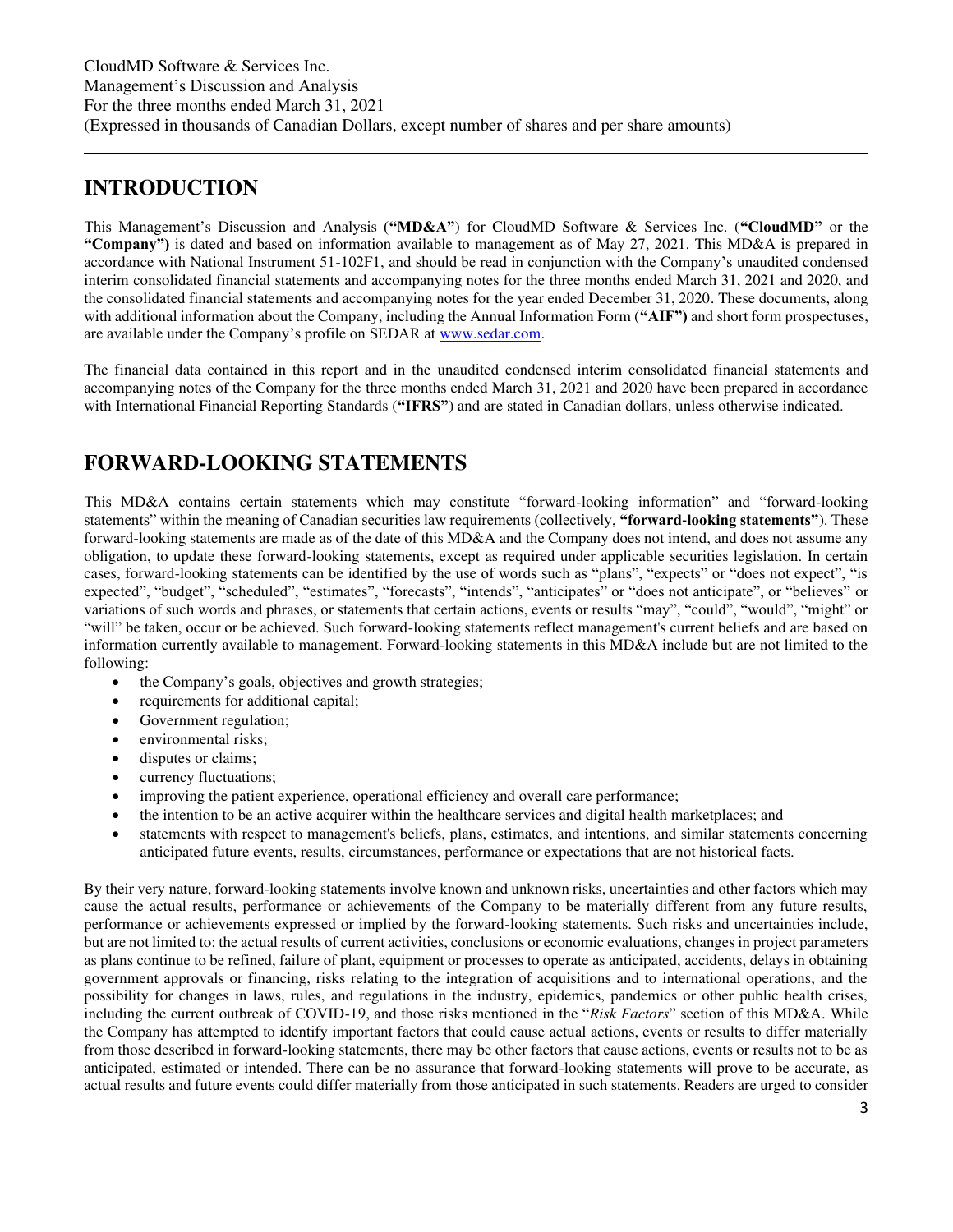the risks, uncertainties and assumptions carefully in evaluating the forward-looking statements and are cautioned not to place undue reliance on such information. The Company is under no obligation, and expressly disclaims any intention or obligation, to update or revise any forward-looking statements, whether as a result of new information, future events or otherwise, except as expressly required by applicable securities law.

Should one or more of these risks or uncertainties materialize, or should underlying factors or assumptions prove incorrect, actual results may vary materially from those described in forward-looking statements. Material factors or assumptions involved in developing forward-looking statements include, without limitation, publicly available information from governmental sources as well as from market research and industry analysis and on assumptions based on data and knowledge of this industry which the Company believes to be reasonable.

Although the Company believes that the expectations conveyed by the forward-looking statements are reasonable based on the information available to the Company on the date hereof, no assurance can be given as to future results, approvals or achievements. Forward-looking statements contained in this MD&A and in the documents incorporated by reference herein are expressly qualified by this cautionary statement. The Company disclaims any duty to update any of the forward-looking statements after the date of this MD&A except as otherwise required by applicable law.

# <span id="page-3-0"></span>**RISK FACTORS**

Our business is subject to significant risks and uncertainties and past performance is no guarantee of future performance. Our actual results could differ materially from the results contemplated in this MD&A due to a number of important factors. The foregoing risks and uncertainties are not exhaustive and does not necessarily include all of the important factors that could cause actual results to differ materially from those expressed in any of our forward-looking statements.

The information in this MD&A should be read carefully in conjunction with the risks and uncertainties detailed in the "*Forward-Looking Statements*" section of this MD&A, in the Company's most recently filed AIF dated April 28, 2021 and short form prospectuses dated May 28, 2020, September 15, 2020, November 2, 2020 and March 2, 2021, which are available under the Company's profile on SEDAR at [www.sedar.com.](http://www.sedar.com/) Additional risks and uncertainties, not presently known to us, may become material in the future or those risks that we currently believe to be immaterial may become material in the future. If any of the foregoing risks actually occur, alone or in combination, our business, financial condition and results of operations, as well as the market price of our common shares, could be materially adversely affected.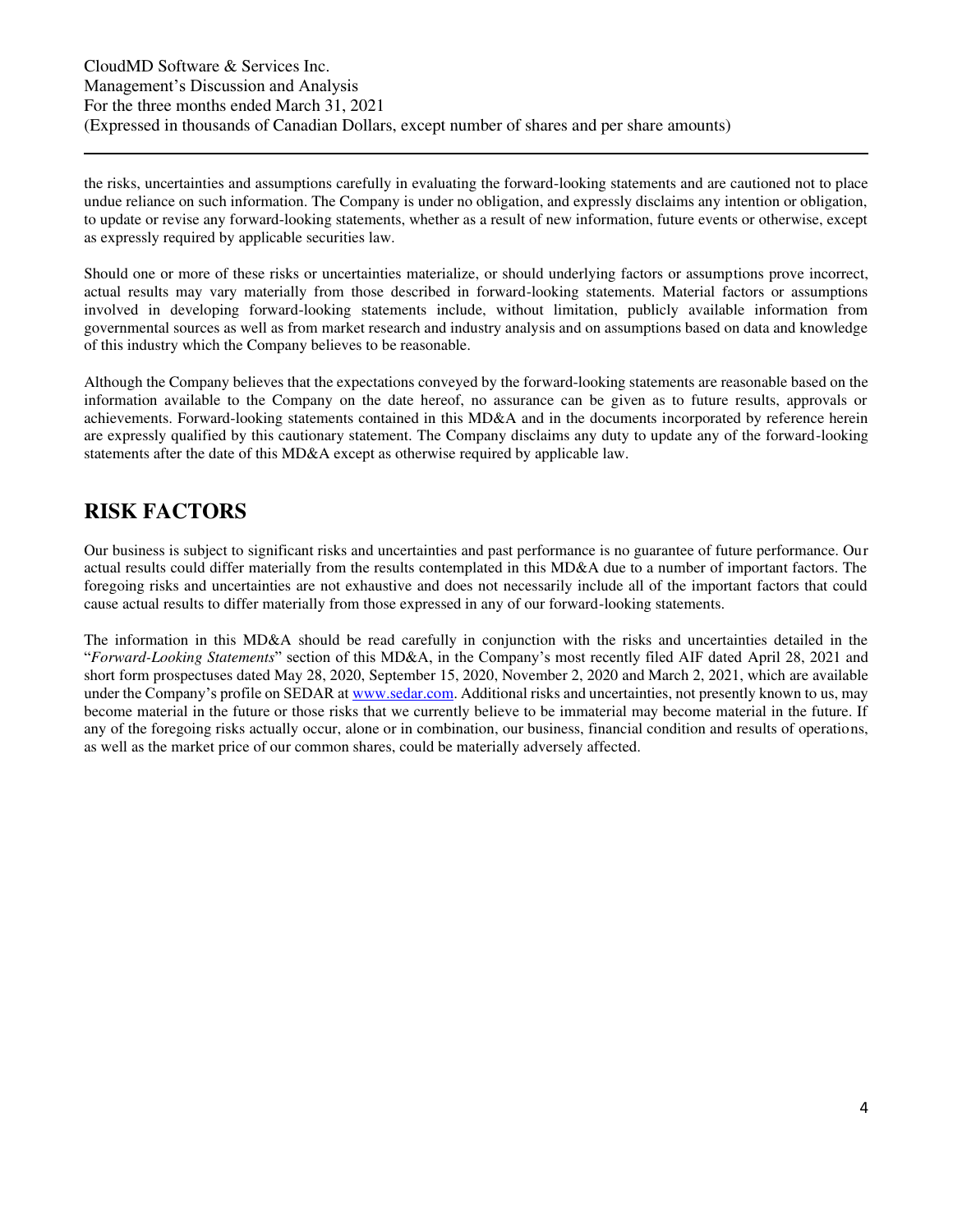# <span id="page-4-0"></span>**NON-GAAP FINANCIAL MEASURES**

In addition to the results reported in accordance with IFRS, the Company uses various non-GAAP financial measures, which are not recognized under IFRS, as supplemental indicators of the Company's operating performance and financial position. These non-GAAP financial measures are provided to enhance the user's understanding of the Company's historical and current financial performance and its prospects for the future. Management believes that these measures provide useful information in that they exclude amounts that are not indicative of the Company's core operating results and ongoing operations and provide a more consistent basis for comparison between quarters and years. Details of such non-GAAP financial measures and how they are derived are provided below as well as in conjunction with the discussion of the financial information reported.

Since non-GAAP financial measures do not have any standardized meanings prescribed by IFRS, other companies may calculate these non-IFRS measures differently and our non-GAAP financial measures may not be comparable to similarly titled measures of other companies. Accordingly, investors are cautioned not to place undue reliance on them and are also urged to read all IFRS accounting disclosures presented in the unaudited condensed interim consolidated financial statements and the accompanying notes for the three months ended March 31, 2021 and 2020, and the consolidated financial statements and the accompanying notes for the year ended December 31, 2020.

# *EBITDA*

EBITDA is a non-GAAP financial measure that does not have a standard meaning and may not be comparable to a similar measure disclosed by other issuers. EBITDA referenced herein relates to earnings before interest, taxes, depreciation and amortization. This measure does not have a comparable IFRS measure and is used by the Company to manage and evaluate the cash operating income (loss) of the business. Please refer to section on EBITDA for reconciliation.

# *Adjusted EBITDA*

Adjusted EBITDA is a non-GAAP financial measure that does not have a standard meaning and may not be comparable to a similar measure disclosed by other issuers. Adjusted EBITDA referenced herein relates to earnings before interest; taxes; depreciation; amortization; share-based compensation; financing-related costs; acquisition-related and integration costs, net; litigation costs and loss provision; change in fair value of contingent consideration; and loss from discontinued operations. This measure does not have a comparable IFRS measure and is used by the Company to evaluate its cash operating income (loss) of the business, adjusted for factors that are unusual in nature or factors that are not indicative of the operating performance of the Company. Please refer to section on Adjusted EBITDA for reconciliation.

### *Gross Profit*

Gross Profit is a non-GAAP financial measure that does not have a standard meaning and may not be comparable to a similar measure disclosed by other issuers. Gross Profit referenced herein relates to revenues less cost of sales. This measure does not have a comparable IFRS measure and is used by the Company to manage and evaluate the operating performance of the business.

### *Adjusted Cash Expenses*

Adjusted Cash Expenses is a non-GAAP financial measure that does not have a standard meaning and may not be comparable to a similar measure disclosed by other issuers. Adjusted Cash Expenses as referenced herein is defined as expenses before depreciation of property and equipment, amortization of intangible assets, share-based compensation, financing-related costs, acquisition-related and integration costs, and litigation costs. This measure does not have a comparable IFRS measure and is used by the Company to manage and evaluate its cash expenses for ongoing business operations.

### *Financing-Related Costs*

Financing-related costs is a non-GAAP financial measure that does not have a standard meaning and may not be comparable to a similar measure disclosed by other issuers. Financing-related costs as referenced herein is defined as expenses incurred in relation to the Company's equity offerings, including its brokered private placements and short form prospectus offerings. This measure does not have a comparable IFRS measure and is used by the Company to manage and evaluate its cash expenses for ongoing business operations.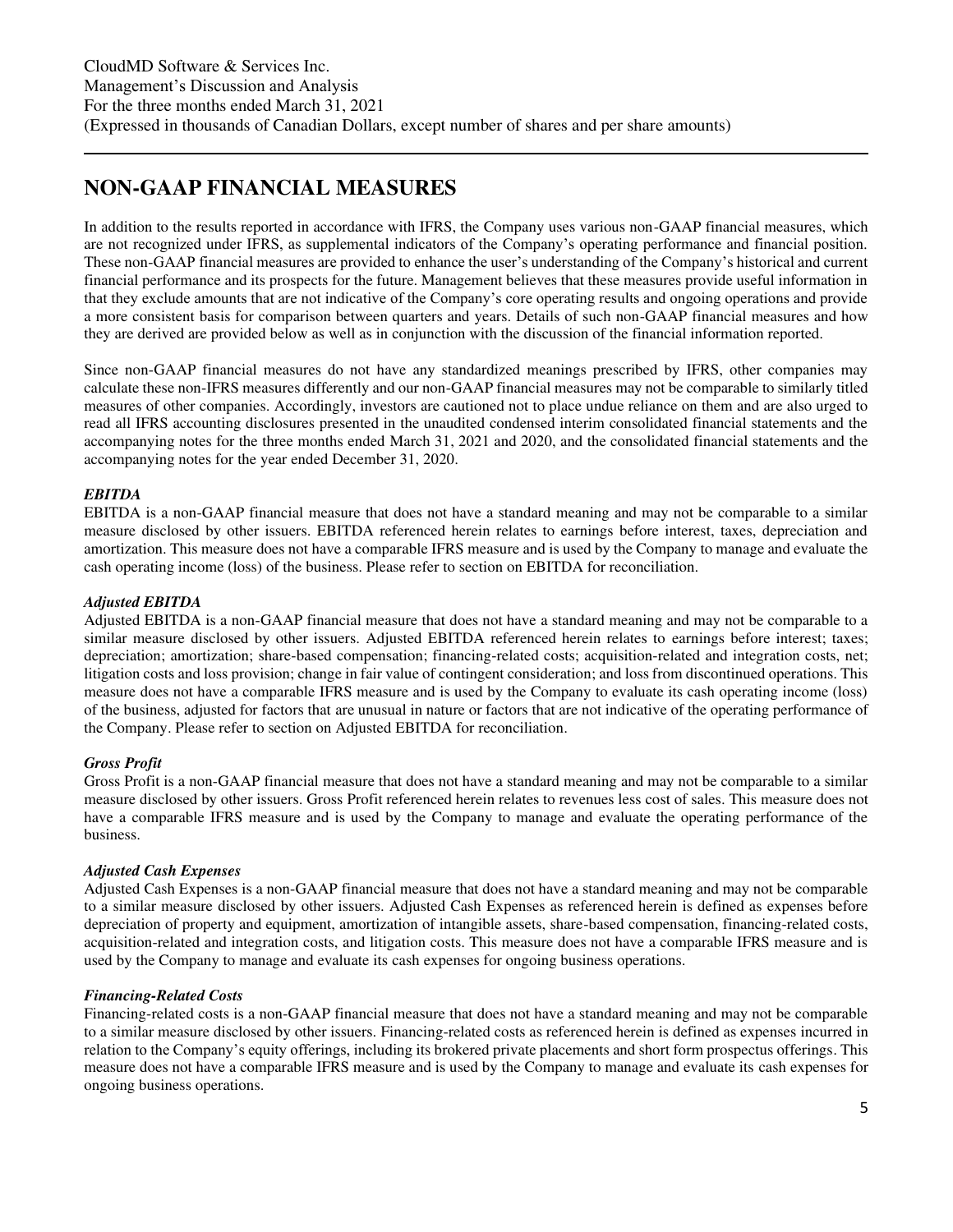#### *Acquisition-Related and Integration Costs*

Acquisition-related and integration costs is a non-GAAP financial measure that does not have a standard meaning and may not be comparable to a similar measure disclosed by other issuers. Acquisition-related and integration costs as referenced herein is defined as expenses incurred in relation to the Company's corporate development, business acquisition and integration activities. This measure does not have a comparable IFRS measure and is used by the Company to manage and evaluate its cash expenses for ongoing business operations.

#### *Litigation Costs*

Litigation costs is a non-GAAP financial measure that does not have a standard meaning and may not be comparable to a similar measure disclosed by other issuers. Litigation costs as referenced herein is defined as expenses incurred to attend to the ongoing litigation matters as further described in Litigation and Other Contingencies section. This measure does not have a comparable IFRS measure and is used by the Company to manage and evaluate its cash expenses for ongoing business operations.

#### *Working Capital*

Working Capital is a non-GAAP financial measure that does not have a standard meaning and may not be comparable to a similar measure disclosed by other issuers. Working Capital as referenced herein is defined as current assets less current liabilities. This measure does not have a comparable IFRS measure and is used to provide investors with an alternative understanding of the Company's core operating results and trends.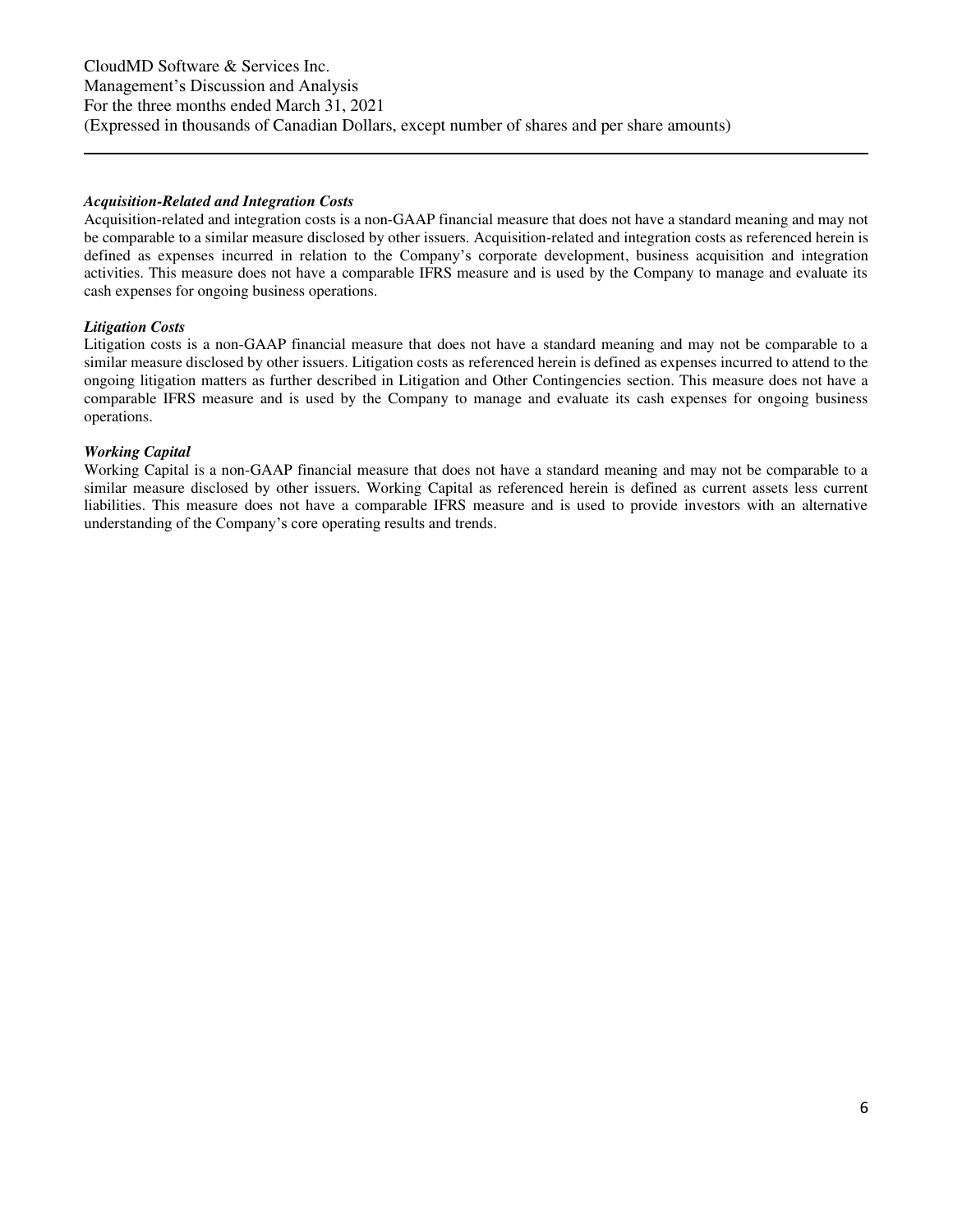# <span id="page-6-0"></span>**OVERVIEW**

The Company is both a healthcare operator and technology developer, allowing the Company to combine professional health expertise with advanced digital platforms to empower medical professionals, enterprises and individuals. The Company's revenue is generated from digital services, enterprise health solutions, hybrid primary care clinics and pharmacy networks.

The Company is building one, centralized and connected healthcare platform that addresses all points of a patient's care, with a whole-person, patient-focused approach to delivery. This, coupled with a team-based approach, will result in better access to care and improved healthcare outcomes.

The Company offers health technology solutions to medical clinics across North America and has developed proprietary technology that delivers quality healthcare through the combination of connected primary care clinics, telemedicine and an artificial intelligence-enabled patient portal. The Company currently services a combined ecosystem of over 500 clinics, almost 4,000 licensed practitioners and 8 million patient charts across North America. The Company is planning to aggressively grow its patient base through acquisition and organic growth over the next 12 months. The Company is planning on acquiring, and/or partnering with other businesses and technologies that complement its business plan. The Company's patient-centric approach has been well received and the Company will continue to look for ways to improve access to convenient and efficient healthcare.

The Company's Enterprise Health Solutions (**"EHS"**) Division provides one centralized platform for employers and insurers to address the health and wellness of their workforce. Currently, corporations, insurers and advisors have siloed health programs that are costly and ineffective in providing a holistic care plan focused on ease of access, individual needs and recovery. The Company offers one platform that provides a comprehensive healthcare plan addressing primary care, mental health support, specialist care and educational resources for employees and their families. The Company believes this centralized platform dramatically changes the landscape where employers can now offer one solution that addresses the comprehensive healthcare needs of their workforce and eliminates the need for multiple vendors. Through a number of strategic acquisitions, the Company believes it is now positioned as a leading provider of holistic healthcare for enterprise clients. The combination of these solutions provides one centralized ecosystem focusing on longitudinal care while intending to increase patient satisfaction, reduce healthcare costs, decrease wait times, and provide better return to work outcomes.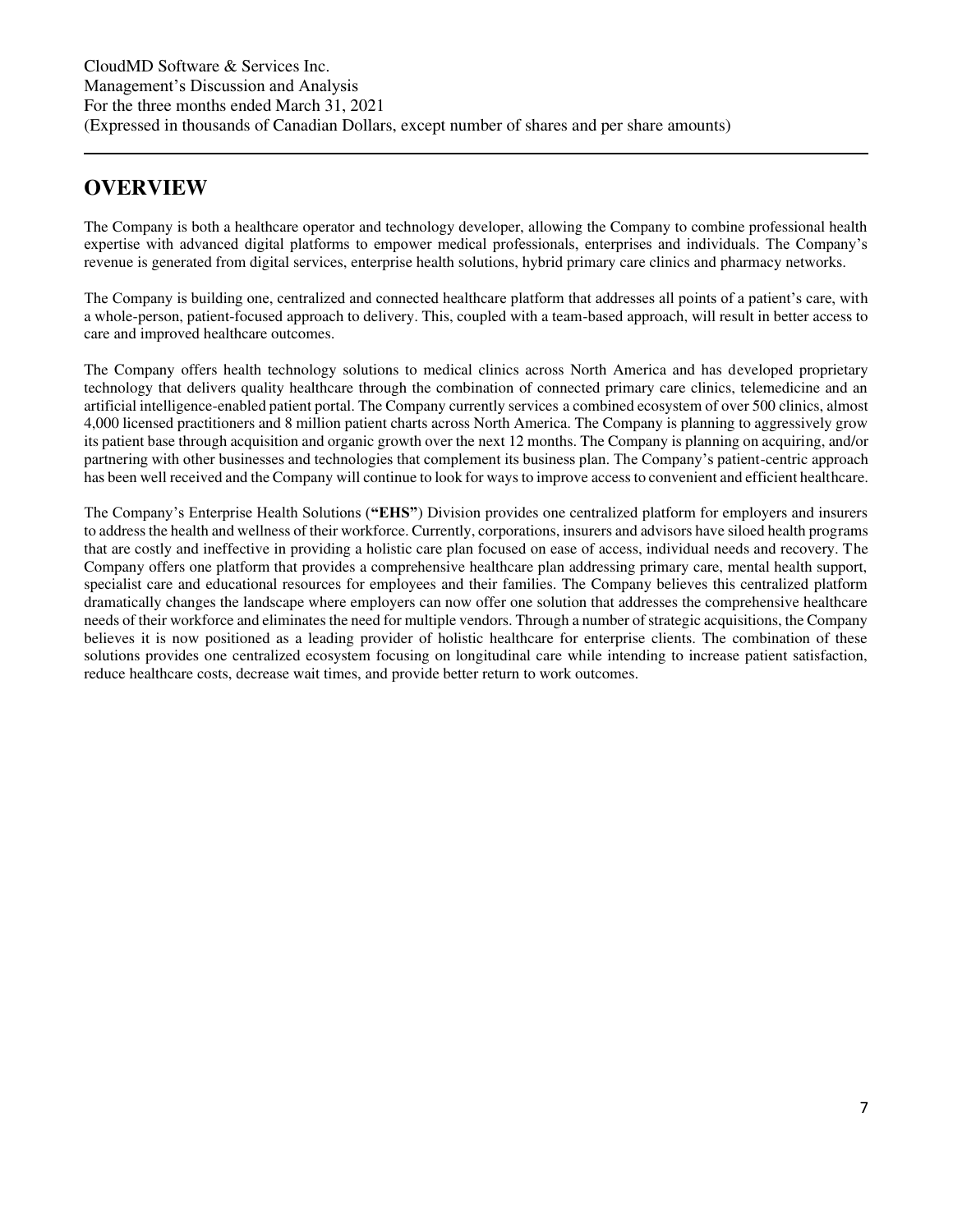# <span id="page-7-0"></span>**COMPANY HIGHLIGHTS**

The following significant corporate and financial events have taken place during the three months ended March 31, 2021:

- On January 11, 2021, the Company closed its acquisition of HumanaCare Organizational Resources Inc. (**"HumanaCare"**) by way of acquiring 100% of the shares of HumanaCare's parent company, First Health Care Services of Canada Inc. HumanaCare is an integrated Employee Assistance Program (**"EAP"**) solution which provides compassionate, holistic, physical and mental support for employees and their family members. As consideration, the Company agreed to pay shareholders: (i) \$6,300 in cash, subject to a working capital adjustment; (ii) 2,369,791 common shares; and (iii) a performance-based earnout of 1,519,097 common shares, which is payable in equal annual issuances over a period of two years.
- On January 15, 2021, the Company closed its acquisition of Medical Confidence Inc. (**"Medical Confidence"**), a revolutionary healthcare navigation platform with proven results in wait time reduction and patient satisfaction. As consideration for the purchase of 100% of the outstanding securities of Medical Confidence, the Company agreed to pay shareholders of Medical Confidence: (i) \$2,250 in cash, subject to a working capital adjustment; (ii) 857,143 common shares; and (iii) a performance-based earnout of \$750 in cash and 285,714 common shares, which is payable in equal annual issuances over a period of two years.
- On January 22, 2021, the Company closed its acquisition of Canadian Medical Directory, Canada's largest, most trusted directory of medical professionals nationwide. As consideration, the Company agreed to pay: (i) \$250 in cash; (ii) 574,468 common shares; and (iii) a performance-based earnout of 148,936 common shares, which is payable in annual issuances over a period of two years.
- On January 28, 2021, the Company announced that it has appointed Kristine Heckman as its new VP, Clinic Operations to integrate and lead its current network of clinics and continue driving expansion across every province of Canada and strategically in the United States.
- On February 8, 2021, the Company closed its acquisition to acquire a majority interest (51%) in West Mississauga Medical Ltd., a comprehensive family medicine and specialist medical clinic serving over 100,000 patients. As consideration, the Company agreed to pay shareholders of West Mississauga Medical Ltd.: (i) \$140 in cash, subject to a working capital adjustment; and (ii) 74,074 common shares.
- On February 9, 2021, the Company announced that it has expanded its mental health services into the United States. Snapclarity Inc. (**"Snapclarity"**), CloudMD's mental health solution is now available for providers and corporations (B2B) in the United States through its proprietary technology app.
- On February 16, 2021, the Company announced that it signed a binding term sheet to acquire 0869316 B.C. Ltd. (**"VisionPros"**), a vertically integrated digital eyewear platform which delivers contact lenses and glasses directly to customers across North America. As consideration for the purchase of 100% of the outstanding securities of VisionPros, the Company agreed to pay shareholders of VisionPros: (i) \$30,000 in cash, subject to a working capital adjustment; (ii) 10,909,091 common shares; and (iii) a performance-based earnout of up to \$40,000 payable in cash or 14,545,455 common shares at the Company's discretion.
- On March 9, 2021, the Company closed its short form prospectus offering (**"March 2021 Offering"**), on a bought deal basis. The Company issued a total of 18,500,000 common shares at the price of \$2.70 per common share for aggregate gross proceeds to the Company of \$49,950. The Company also issued the underwriters an aggregate of 1,295,000 broker warrants.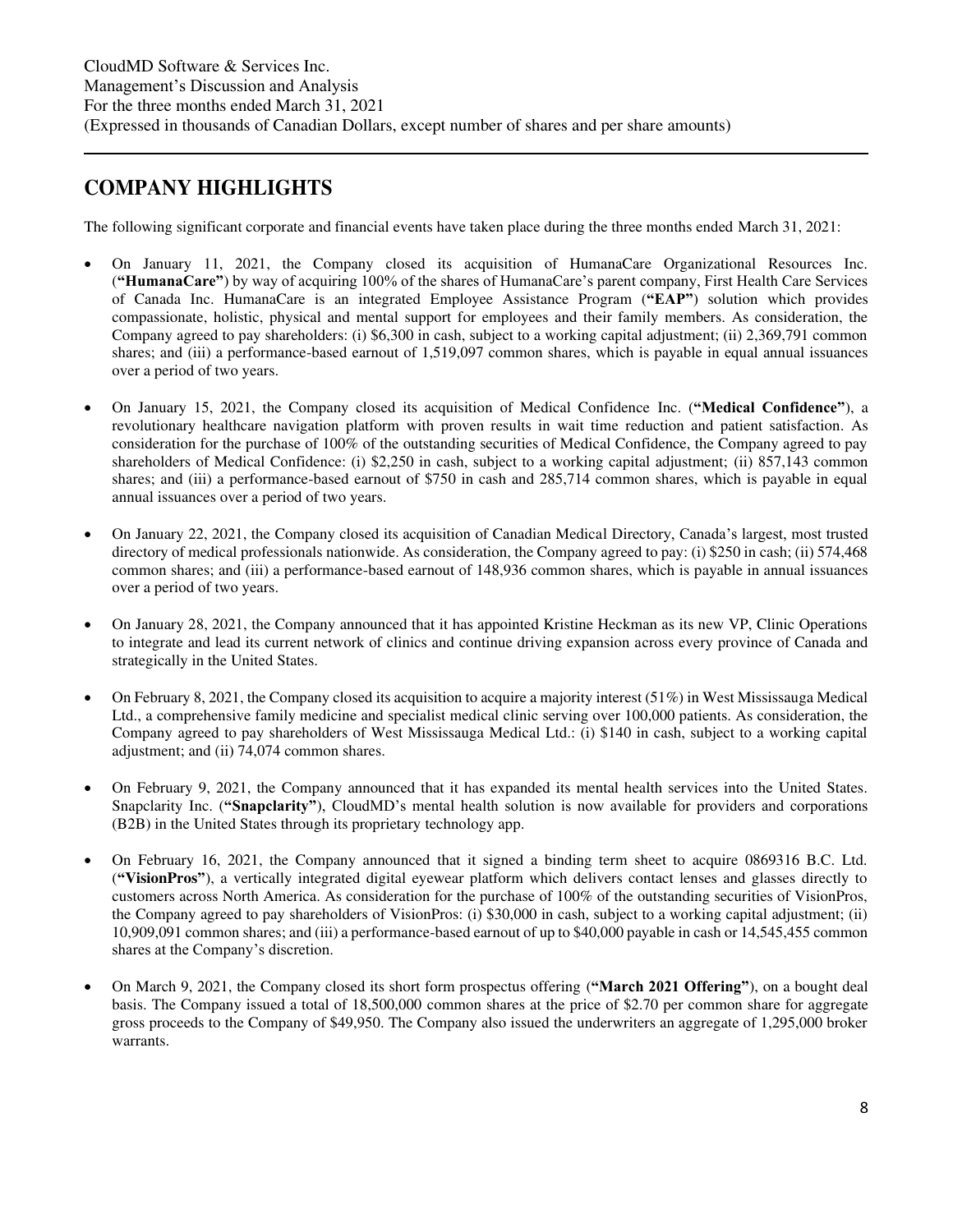- On March 12, 2021, pursuant to the March 2021 Offering, the Company closed the sale of an additional 3,060,000 common shares at the price of \$2.70 per common share for aggregate gross proceeds to the Company of \$8,262. The Company also issued the underwriters an additional 214,200 broker warrants.
- On March 23, 2021, the Company closed its acquisition of Tetra Ventures LLC (**"IDYA4"**), a leading health technology company focused on data interoperability and cybersecurity based in the United States. As consideration for the purchase of 100% of the issued and outstanding membership interests of IDYA4, the Company agreed to pay: (i) US\$3,700 in cash, subject to a working capital adjustment; (ii) 3,889,169 common shares; and (iii) a performance based earnout of US\$440 in cash and 2,335,840 in common shares, which is payable in equal annual issuances over a period of two years.

# <span id="page-8-0"></span>**PRODUCTS AND SERVICES**

The Company categorizes its products and services as follows: (1) Clinic Services & Pharmacies; (2) Digital Services; and (3) Enterprise Health Solutions.

### **Clinic Services & Pharmacies**

The Company currently operates 14 brick-and-mortar medical and rehabilitation clinics located in British Columbia, Ontario and the United States, including telemedicine services available in British Columbia and Ontario. The Company is focused on providing healthcare services, with the support of doctors, within the context of publicly accessible healthcare services that are reimbursed by the applicable health authorities. To the extent there are services rendered by the Company that are not eligible for reimbursement, such services are charged directly to patients and/or third parties.

The Company's strategy for maximizing income potential from its health clinics is based on its mergers and acquisitions strategy and shared services approach which includes, but is not limited to, acquiring additional primary health clinics, obtaining cost efficiencies and improvements through synergies (derived via scale enhancements as well as technology improvements) and providing digitally-enabled healthcare through technologies such as telemedicine.

### *CloudMD telemedicine application*

CloudMD is a direct-to-consumer telemedicine platform that connects patients in British Columbia and Ontario, who hold valid health cards, to a licensed physician for real-time medical visits via videoconferencing technology. The CloudMD platform can be accessed via an application that is available for download on smartphones and tablets through the Apple and Google Play stores, or over the Internet via a web browser.

### *Medical Clinics*

The Company currently operates a network of inter-connected, high-tech medical clinics in British Columbia, Ontario and the United States. The medical clinics provide full-service family practice and patient care at these facilities, including telemedicine visits. CloudMD's clinic network includes over 100 medical practitioners and services over 500,000 patients directly.

### *Re:Function Health Group ("Re:Function")*

Re:Function Health Group is an integrated network of 8 rehabilitation clinics which includes specialists, mental health and allied health professionals providing various rehabilitation services. The group of expert clinicians have achieved advanced certification in assessment processes and work for enterprise clients, insurers and corporations for long-term disability claims and return to work outcomes.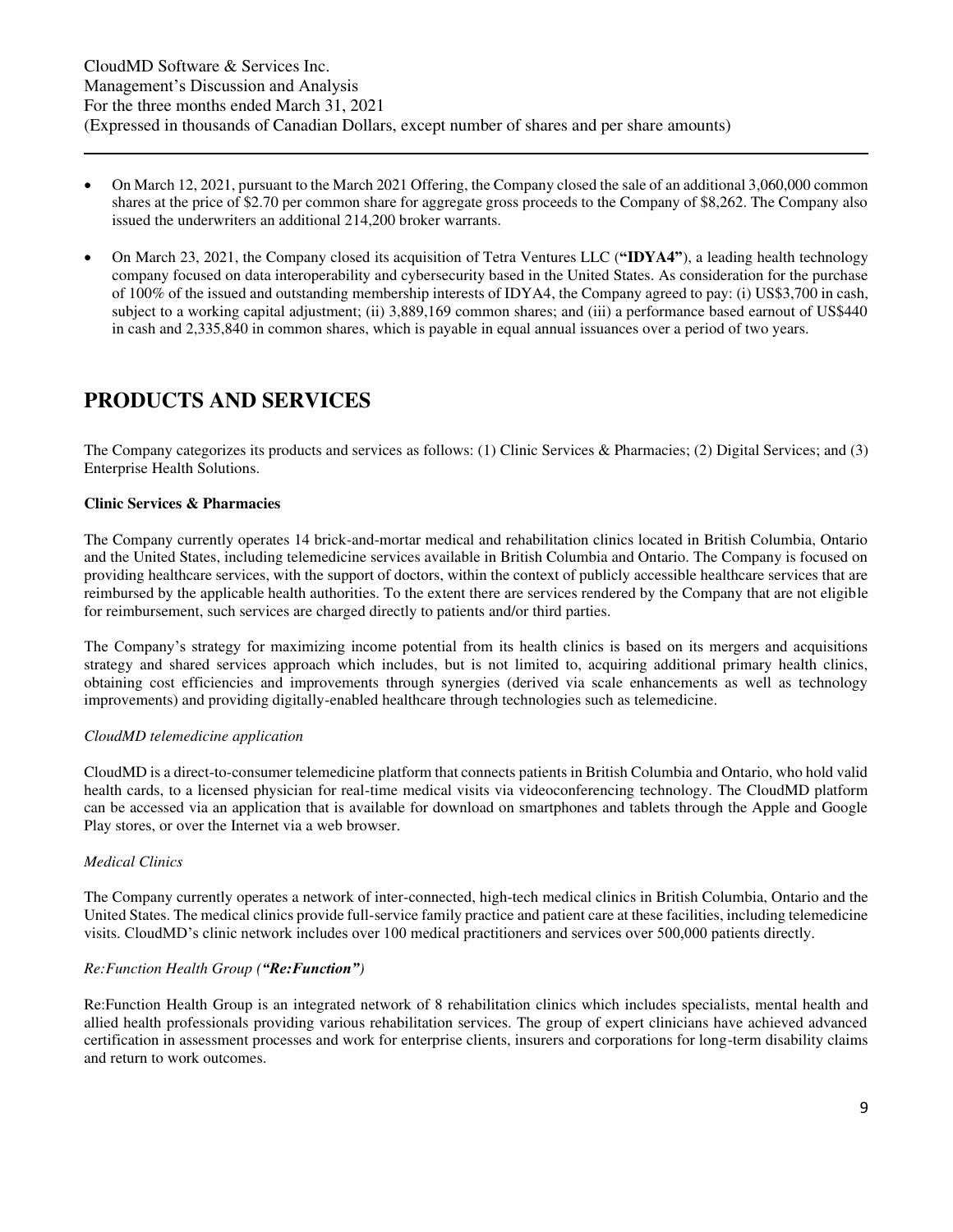#### *Pharmacies / CloudMD on Demand*

The Company currently operates two pharmacies based in the Greater Vancouver Region in British Columbia. The pharmacies' primary source of revenue is the retailing of prescription drugs, over-the-counter drugs, and other front store items. In addition to product retailing, the pharmacies provide clinical services such as medication reviews and compounding services.

The Company has also partnered with pharmacy chains across Canada to provide on-demand virtual care kiosks in pharmacy consultation rooms which allows customers to see a licensed Doctor for prescription refills and to diagnose non-emergency conditions, such as colds and flu, skin conditions, urinary tract infection, dizziness, fever and headache. The Company also offers on-demand telemedicine links through CloudMD on Demand which can be white-labeled into any website or ecommerce platform providing direct access to a doctor.

#### **Digital Services**

The Company offers health technology solutions to medical professionals including cloud-based electronic medical records (**"EMR"**) software, medical billing and practice management software, and an array of telemedicine platforms. The Company also offers digital platforms to serve individuals for their eyecare and specialty drug needs.

#### *JunoEMR*

JunoEMR is a cloud-based EMR solution which is currently used by approximately 400 clinics across Canada, over 3,000 licensed practitioners, 1,500 staff and services almost 3,000,000 registered patients. The JunoEMR software is used in medical clinics and enables physicians to electronically chart patient encounters. The JunoEMR software is held by the Company through its subsidiary, Cloud Practice Inc. (**"Cloud Practice"**).

#### *MyHealthAccess*

MyHealthAccess is an online patient portal that enables online appointment booking and telemedicine visits. The MyHealthAccess platform enables patients in the JunoEMR database to directly interact with their healthcare providers and primary care clinics via a user-friendly application. Through the web-based application, patients can book appointments in real time 24/7, chat with clinic staff and see their doctor via videoconferencing technology. The MyHealthAccess platform is held by the Company through its subsidiary, Cloud Practice.

### *Benchmark Systems ("Benchmark")*

Benchmark is a US-based full-service suite of cloud-based medical practice solutions including patient portals, personal health records, scheduling solutions, billing, messaging, eFax, computerized physician order entry (**"CPOE"**) and prescription scripting. Benchmark is a trusted EMR provider serving over 200 clinics and 800 practitioners across 35 states.

#### *ClinicAid*

ClinicAid is a medical billing software that processes upwards of \$40,000 in patient payments to over 3,000 health providers on a monthly basis. The ClinicAid software is held by the Company through its subsidiary, Cloud Practice.

### *Livecare Connect*

Livecare Connect is a stand-alone telemedicine platform used by physicians and other allied health professionals across Canada. The Livecare Connect platform is EMR-agnostic and has application programming interface which allows seamless integration with several other EMR software systems such as OSCAR and Profile. The platform can also be white-labelled for organizations and enterprises wanting to customize or brand their virtual platforms. The Livecare Connect platform is held by the Company through its subsidiary, Livecare.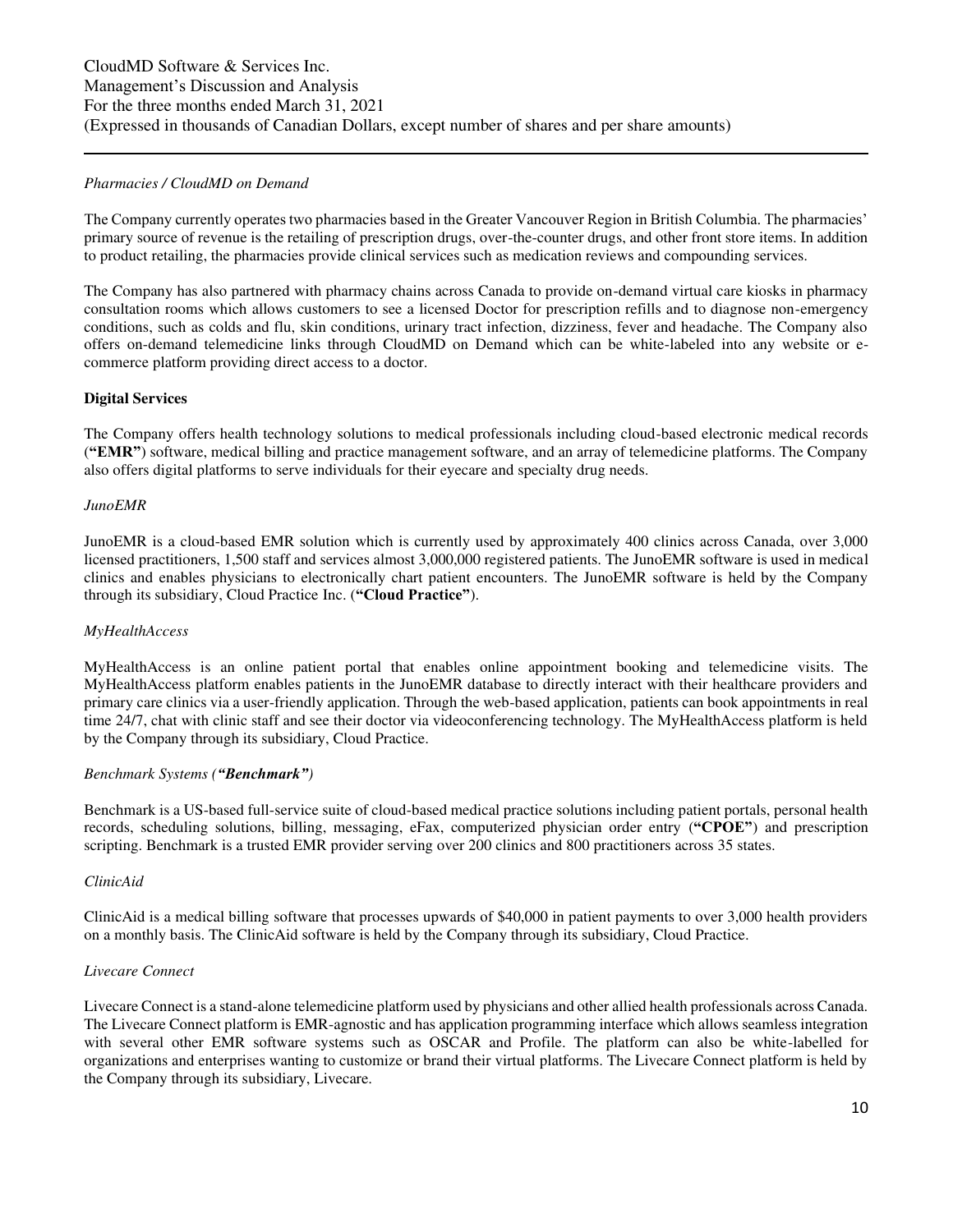#### *IDYA4*

CloudMD has an innovative health data integration and security technology platform, the Real Time Intervention Platform (**"RTIP"**), that is the technology backbone of CloudMD's integration of its healthcare solutions providing one, digitally connected, patient-focused platform. Initial stages of the integration are well underway, and the Company will be deploying the unified product offering to partners and enterprise clients within a few months. The combined technology will also be valuable as CloudMD continues to emphasize patient engagement through connected technology, healthcare portals, telehealth applications, and wearable devices.

Various RTIP modules have been operational for last 15 years in the health, human services, homeland security and Public safety to enable information sharing and interoperability. The RTIP platform is currently being used at the highest levels of US Government across a number of programs including substance use disorder and the opioid crisis.

#### *VisionPros*

VisionPros is an online eyecare platform providing contact lenses and eyeglasses to customers across North America. VisionPros offers customers all of the leading brands of contact lenses and has its own line of eyeglasses and sunglasses called KIND Eyewear. A doctor-led company, VisionPros has developed and will soon launch an innovative, disruptive online vision test that uniquely ensures the accuracy and authentication of scripts unseen before with current existing online vision tests. For over 10 years, VisionPros has donated funding, equipment and medical personnel to bring the gift of sight to people in need in underdeveloped countries.

*Rxi* 

Rx Infinity Inc., Rxi Pharmacy Inc., and Rxi Health Solutions Inc. (collectively **"Rxi"**) is a Canadian-based specialty drug wholesaler, pharmacy and technology/patient support program administrator. The company develops customized programs for a variety of clients that offer end-to-end solutions to optimize holistic disease management and clinical treatment outcomes for patients requiring complex and expensive pharmaceutical treatments. Rxi's pharmaceutical logistic services include drug distribution, patient navigation assistance, a preferred pharmacy network of over 500 pharmacies and real-time universal disease management software.

### **Enterprise Health Solutions**

CloudMD's Enterprise Health Solutions Division includes one of the top 4 Employee Assistance Programs in Canada and offers one comprehensive, digitally connected platform for corporations, insurers and advisors to better manage the health and wellness of their employees and customers.

Through a number of strategic acquisitions, CloudMD is now positioned as a leading provider to the employer healthcare market. The combination of these solutions provides one centralized ecosystem focusing on longitudinal care while increasing patient satisfaction, reducing healthcare costs, decreasing wait times, and providing better return to work outcomes. CloudMD's capabilities include:

### *Mental Health Support*

CloudMD's on-demand, digital platform that provides an assessment for mental health disorders that includes a personalized care plan, access to online resources, a clinical healthcare team, and the ability to match to the right therapists. CloudMD now provides an integrated digital platform that combines top-tier primary healthcare with clinically-proven mental health support, making it a comprehensive one-stop-shop solution supporting the entire needs of patients suffering from mental health or behaviour disorders. Mental health support is delivered by the Company through its subsidiaries, HumanaCare, Snapclarity and Oncidium Inc. (**"Oncidium"**).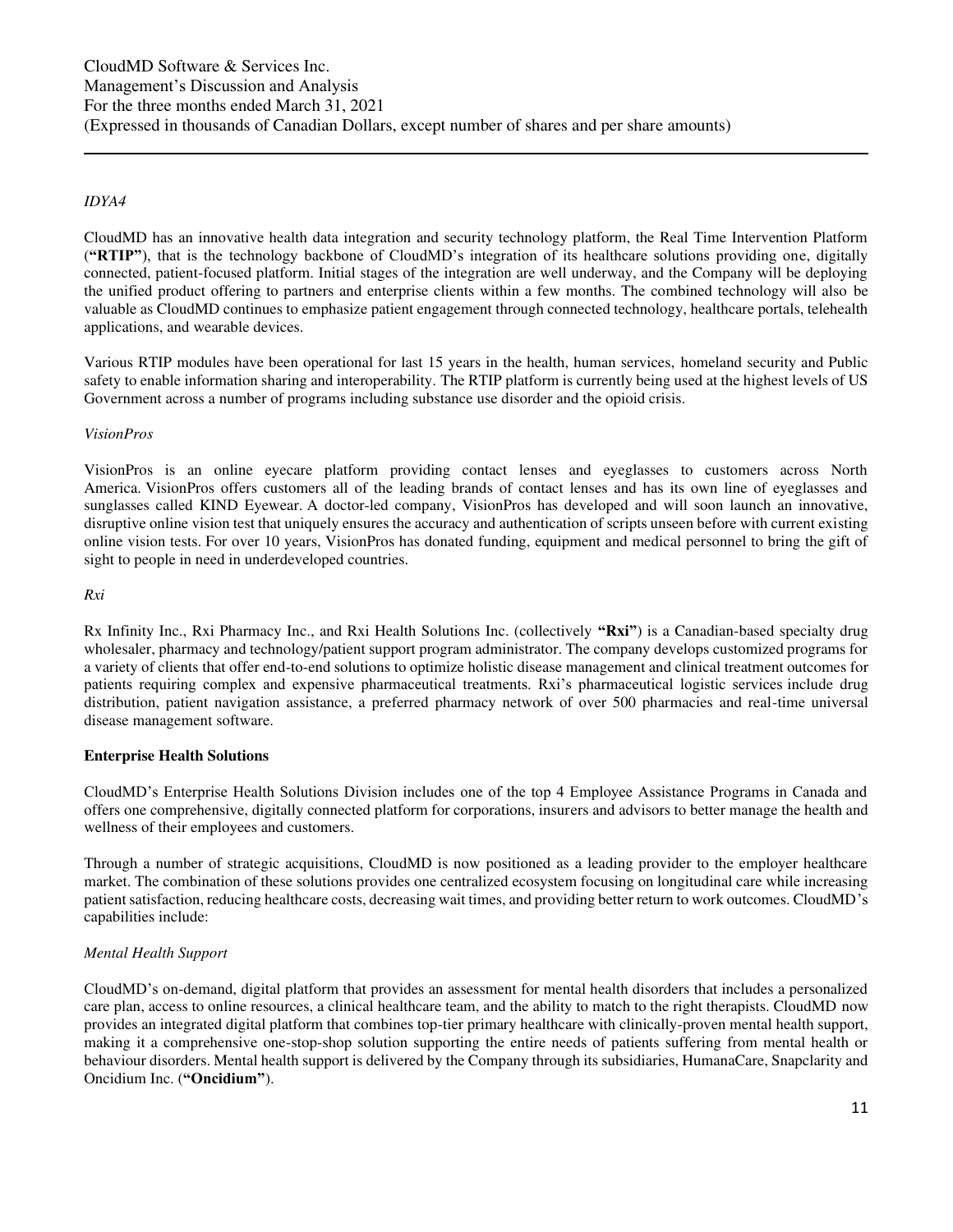#### *Employee and Student Assistance Programs*

CloudMD has the top 4 Employee and Student Assistance program in Canada and is a leader in employee health programs focused on delivering improved mental and physical health outcomes to organizations, employees and families.

Integrated with CloudMD's EHS services, the solution will offer a comprehensive, holistic approach to healthcare which includes telemedicine, triaging, on-demand mental health support, and educational healthcare resources. The combination creates the only employee assistance solution to deliver care plans to employees for short-term, long-term and chronic care. Employee and student assistance programs are delivered by the Company through its subsidiaries, HumanaCare and Aspiria Corp. (**"Aspiria"**).

### *Healthcare Navigation & Specialist*

CloudMD's real time digital database of over 55,000 publicly available specialists and their wait times, enables patient referrals to the right specialist in the shortest available time. The platform provides medical consultations, wellness plans and referrals to Canadian healthcare providers in support of patients' mental and physical health issues. The solutions are utilized by a wide range of customers including employers, individuals, disability case managers, life and health insurers and property and casualty insurers. Proven results include a 20% reduction in benefit and disability costs, 6-month reduction in disability duration (on average), access to treatment 220 days sooner (on average), improved employee satisfaction (reported by 75% of clients) and 420% ROI or greater in payroll savings due to reduced illness-related absences. Healthcare navigation and specialist services are delivered by the Company through its subsidiaries, Medical Confidence, Rxi and Oncidium.

#### *Rehabilitation and Assessments*

CloudMD has a national, integrated network of rehabilitation clinics with thousands of specialists and allied health professionals including occupational therapists, physiotherapists, kinesiologists, psychologists, psychiatrists and counsellors. Services include: independent medical assessments, return to work support, functional capacity evaluations, rehabilitation support, job demand analysis, etc. These services are delivered virtually, on-demand and on site. Rehabilitation and assessments are delivered by the Company through its subsidiaries, Re:Function and Oncidium.

#### *Education*

CloudMD has an award-winning platform providing peer-reviewed educational resources and trusted platform used by healthcare professionals to provide factual, medical information that promotes positive patient behaviour in all health sectors. The intuitive platform provides a robust digital library and consultative visual component which is available on any digital device. The platform has access to over 7.5 million patients and is currently being used by over 10,000 healthcare professionals and other users including: 3,800 doctors, 2,000 pharmacies, 140 hospitals, and 150 specialty clinics. In addition, it has partnerships with over 30 global pharmaceuticals companies, 18 digital healthcare integration providers, Health Canada and over 60 healthcare associations in North America. The robust medical library already has over 80,000 patient-friendly images, brochures and videos covering 2,100 health conditions, which includes the medical Mayo Clinic library. Education is delivered by the Company through its subsidiary, iMD Health Global Corp. (**"iMD"**).

#### *Absence Management*

Through the recently announced acquisition of Oncidium, CloudMD will have one of Canada's leading health management companies with clients from a number of Canada's Fortune 500 Companies. Oncidium's services focus on reducing occupational absence by delivering solutions that improve the health and wellness of employees. Oncidium's services include solutions that support absentee management, short-term and long-term disability, workers' compensation claims management, mental health assessment and evaluation services that focus on prevention, accommodation, and recovery. Oncidium's services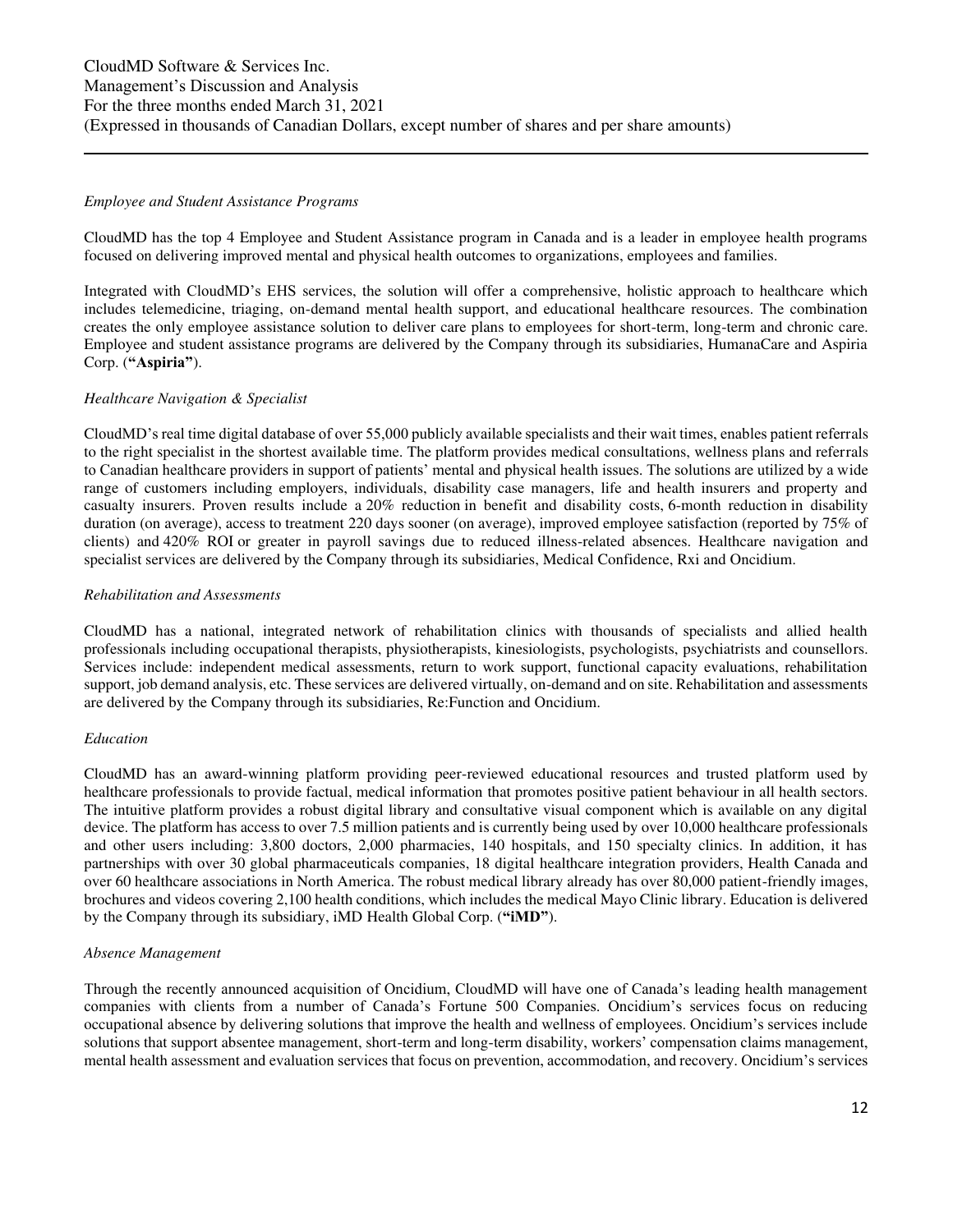are delivered virtually, on-demand and on-site through its network of over 1,000 healthcare professionals, assessors and medical centers nationally.

# <span id="page-12-0"></span>**SELECTED FINANCIAL INFORMATION**

The following table highlights key financial information for the three months ended March 31, 2021 as compared to the prior comparable period:

|                                               |                | Three months ended |                 |        |  |
|-----------------------------------------------|----------------|--------------------|-----------------|--------|--|
| <b>Selected Financial Information</b>         | March 31,      |                    | <b>Variance</b> |        |  |
|                                               | 2021           | 2020               | \$)             | $(\%)$ |  |
| Revenue                                       | \$<br>8,775 \$ | $3,057$ \$         | 5,718           | 187%   |  |
| Cost of sales                                 | (5, 184)       | (1,933)            | (3,251)         | 168%   |  |
| Gross profit $(1)$                            | 3,591          | 1,124              | 2,467           | 219%   |  |
| Gross profit %                                | 40.9%          | 36.8%              |                 |        |  |
| Expenses                                      | 9,132          | 2,765              | 6,367           | 230%   |  |
| Loss before other items                       | (5,541)        | (1,641)            | (3,900)         | 238%   |  |
| Other items and taxes                         | 244            | 18                 | 226             | 1256%  |  |
| Non-controlling interest                      | 10             |                    | 10              | 100%   |  |
| Net comprehensive loss attributable to equity | (5,307)        | (1,623)            | (3,684)         | 227%   |  |
| holders of the Company                        |                |                    |                 |        |  |
| Adjusted EBITDA <sup>(1)</sup>                | \$<br>(1,542)  | $(830)$ \$         | (712)           | 86%    |  |

*(1) Gross profit and Adjusted EBITDA are non-GAAP measures as described in the Non-GAAP Financial Measures section of this MD&A.*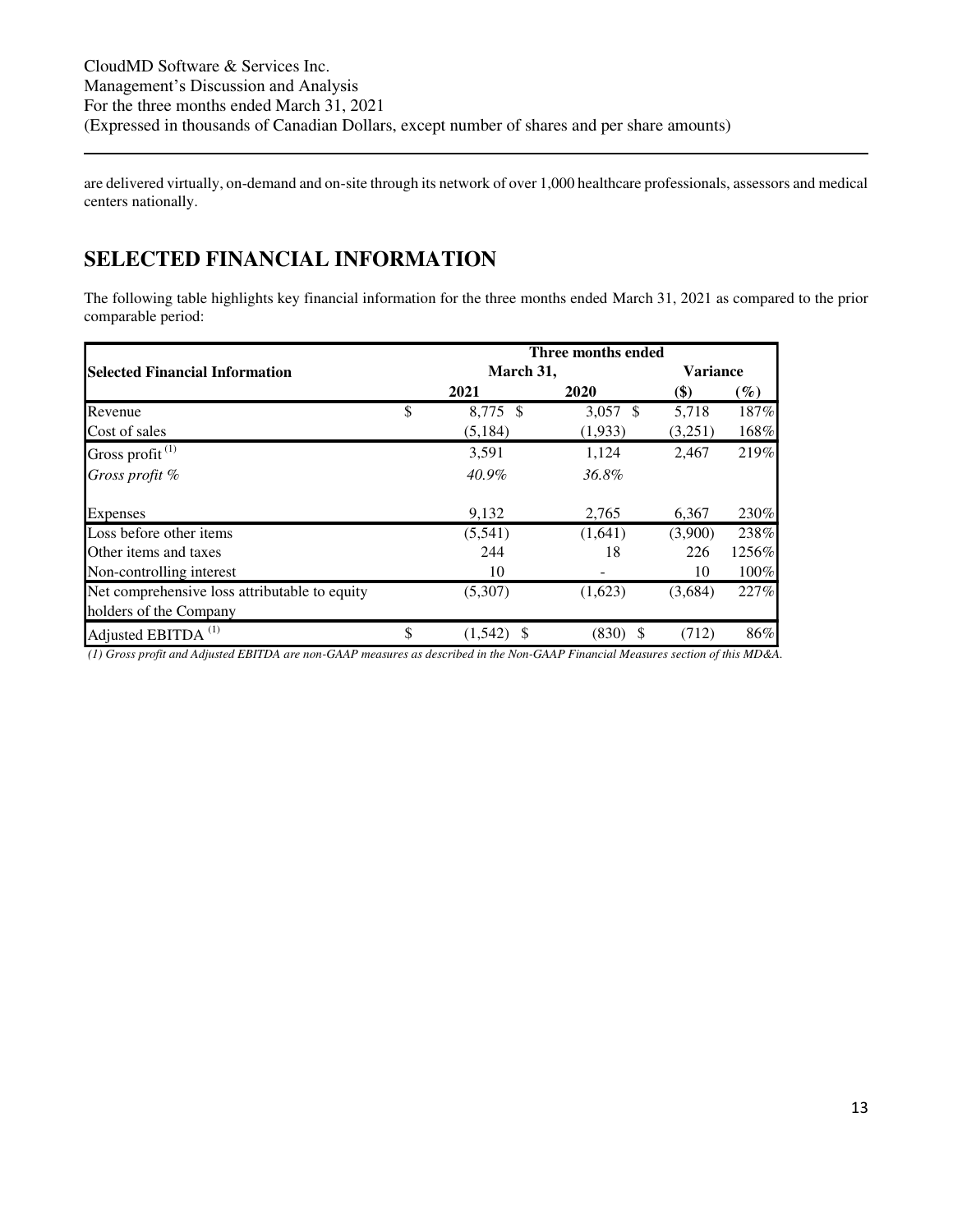# <span id="page-13-0"></span>**OVERALL PERFORMANCE AND DISCUSSION OF OPERATIONS**

### *Revenue*

The following table provides a summary of our revenues by category:

|                              | Three months ended |           |  |                 |     |                 |        |  |  |
|------------------------------|--------------------|-----------|--|-----------------|-----|-----------------|--------|--|--|
| Revenue                      |                    | March 31, |  | <b>Variance</b> |     |                 |        |  |  |
|                              | 2021               |           |  | 2020            |     | $\mathscr{G}_o$ |        |  |  |
| Clinic services & pharmacies | \$                 | 5.045     |  | 2.630           | \$. | 2,415           | $92\%$ |  |  |
| Digital services             |                    | 1,980     |  | 427             |     | 1,553           | 364%   |  |  |
| Enterprise health solutions  |                    | 1,750     |  |                 |     | 1,750           | 100%   |  |  |
| <b>Total revenue</b>         | \$                 | 8.775     |  | 3,057           |     | 5.718           | 187%   |  |  |

The following table provides a summary of our revenues by territory:

|                      |    | Three months ended |          |       |    |       |                 |  |
|----------------------|----|--------------------|----------|-------|----|-------|-----------------|--|
| Revenue              |    | March 31,          | Variance |       |    |       |                 |  |
|                      |    | 2021               |          | 2020  |    | (\$)  | $\mathscr{G}_o$ |  |
| Canada               | S  | 7.234              |          | 3.057 | \$ | 4,177 | 137%            |  |
| <b>Unites States</b> |    | 1.541              |          |       |    | 1.541 | 100%            |  |
| <b>Total revenue</b> | \$ | 8.775              |          | 3,057 |    | 5.718 | 187%            |  |

Total revenue for the three months ended March 31, 2021 increased by \$5,718 or 187% over the prior comparable period. The increase in overall revenue was primarily attributable to the Company's 11 acquisitions completed in the last twelve months. Excluding the impact of business acquisitions, overall revenue also increased due to continued organic growth.

COVID-19 caused an initial negative impact to revenues earned from clinic services and pharmacies in 2020, as public health officials recommended precautions to mitigate the spread of the virus. Subsequently, the Company managed this impact by transitioning its patients to its telehealth services.

Subsequent to March 31, 2021, the Company completed 2 business acquisitions and the Company expects its overall revenues to significantly increase over its historical levels. The Company's growth strategy includes acquisitions, which is centered on acquiring products, capabilities, clinical specialties and technologies that are highly scalable and rapidly growing.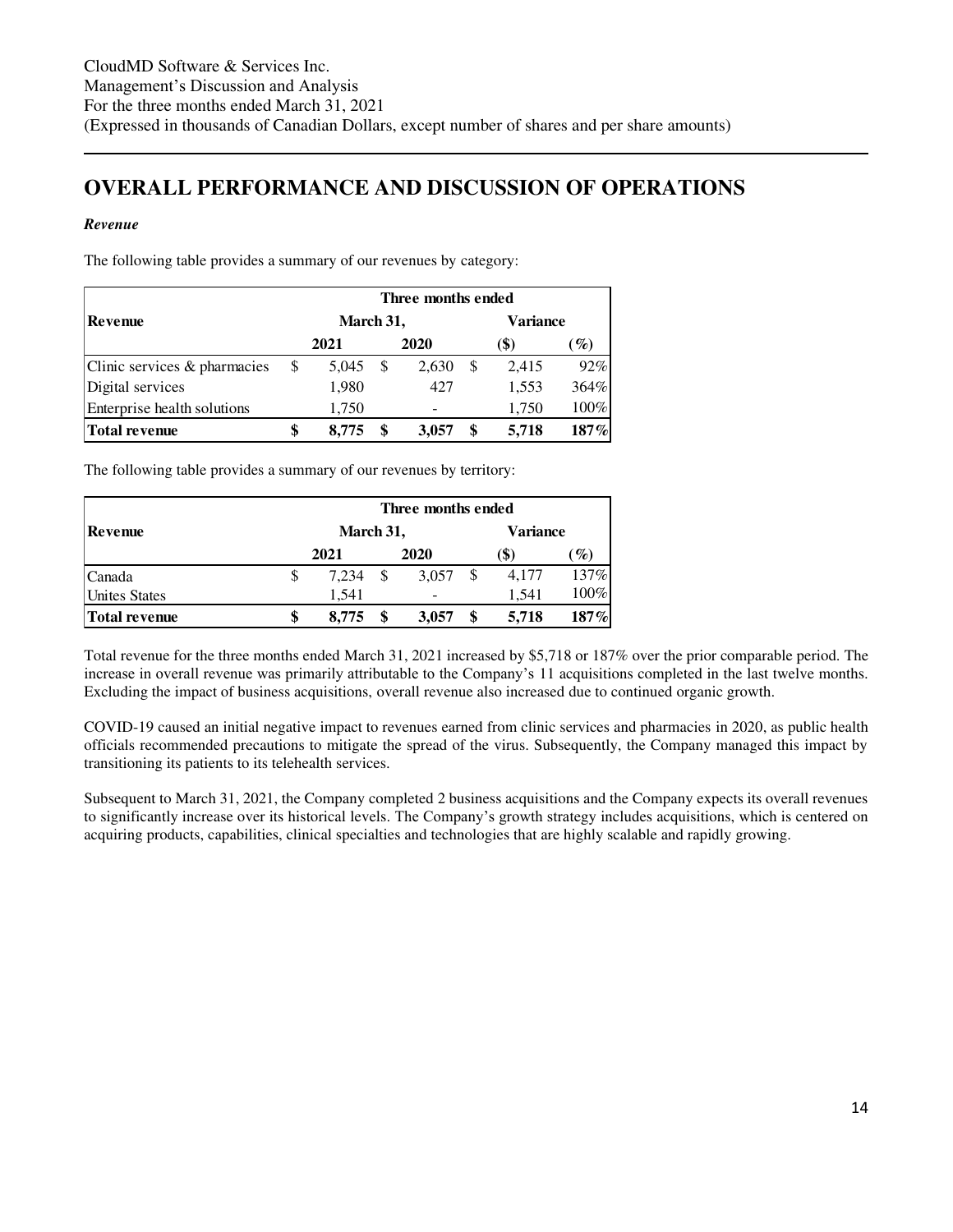#### *Gross Profit*

Gross profit for the three months ended March 31, 2021 increased by \$2,467 or 219% over the prior comparable period, as a result of the increase in total revenue, primarily attributable to business acquisitions and organic growth.

The gross profit percentage was 40.9% for the three months ended March 31, 2021, an increase from 36.8% for the same yearago period. The increase in overall gross profit percentage was primarily attributable to a favourable revenue mix of higher margin businesses, including Digital Services and Enterprise Health Solutions. As a percentage of revenues, Digital Services and Enterprise Health Solutions comprised of 43% of overall revenues, compared to 14% for the same year-ago period.

The Company expects its gross profit to increase in the future, underpinned by an expected increase in overall revenues due to 2 business acquisitions completed subsequent to March 31, 2021. The associated gross margin percentage will fluctuate and will be influenced by revenue earned from each individual business, as each business has its own inherent gross margin profile.

#### *Expenses*

|                                                          |                  | Three months ended |                 |        |  |  |
|----------------------------------------------------------|------------------|--------------------|-----------------|--------|--|--|
| <b>Expenses</b>                                          | March 31,        |                    | <b>Variance</b> |        |  |  |
|                                                          | 2021             | 2020               | \$)             | $(\%)$ |  |  |
| Expenses, as reported                                    | \$<br>$9,132$ \$ | 2,765<br>- \$      | 6,367           | 230%   |  |  |
| Non-cash expenses:                                       |                  |                    |                 |        |  |  |
| Share-based compensation                                 | (1,595)          | (445)              | (1,150)         | 258%   |  |  |
| Depreciation and amortization                            | (689)            | (202)              | (487)           | 242%   |  |  |
| Cash expenses                                            | 6,848            | 2,118              | 4,730           | 223%   |  |  |
| Non-operating expenses:                                  |                  |                    |                 |        |  |  |
| Financing-related costs <sup>(1)</sup>                   | (749)            | (65)               | (684)           | 1052%  |  |  |
| Acquisition-related and integration costs <sup>(1)</sup> | (812)            | (99)               | (713)           | 724%   |  |  |
| Litigation costs $^{(1)}$                                | (103)            |                    | (103)           | 100%   |  |  |
| Adjusted cash expenses <sup>(1)</sup>                    | \$<br>5,184      | 1,954              | 3,230           | 165%   |  |  |

*(1) Financing-Related Costs, Acquisition-Related and Integration Costs, Litigation Costs and Adjusted Cash Expenses are non-GAAP measure as described in the Non-GAAP Financial Measures section of this MD&A.* 

Total expenses for the three months ended March 31, 2021 increased by \$6,367 or 230% over the prior comparable period.

The Company defines Adjusted Cash Expenses as expenses excluding non-cash expenses and non-operating expenses. Adjusted cash expenses for the three months ended March 31, 2021 increased by \$3,230 or 165% over the prior comparable period. The increase for the quarter was primarily due to the Company's acquisitions in the past twelve months, and higher staffing costs due to an expanded workforce to support the Company's growth strategy.

Adjusted cash expenses are expected to increase in the future due to the 2 business acquisitions completed subsequent to the period, and costs necessary to support the Company's growth strategy.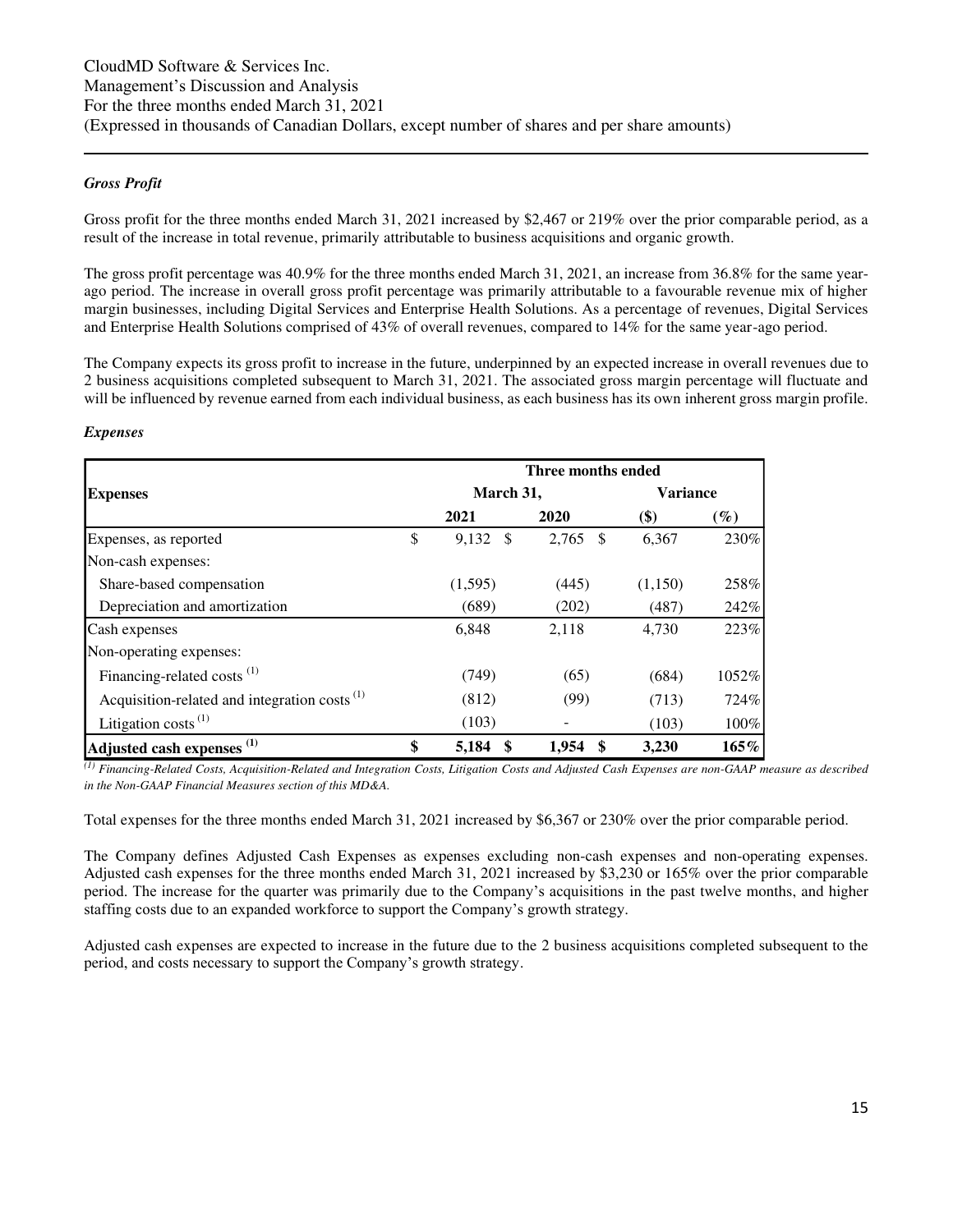#### CloudMD Software & Services Inc. Management's Discussion and Analysis

For the three months ended March 31, 2021

(Expressed in thousands of Canadian Dollars, except number of shares and per share amounts)

|                             | Three months ended |                 |       |                 |  |  |  |  |  |
|-----------------------------|--------------------|-----------------|-------|-----------------|--|--|--|--|--|
| <b>Operational Expenses</b> | March 31,          | <b>Variance</b> |       |                 |  |  |  |  |  |
|                             | 2021               | 2020            | (\$)  | $\mathscr{G}_o$ |  |  |  |  |  |
| Sales and marketing         | \$<br>1,155        | 777             | 378   | 49%             |  |  |  |  |  |
| Research and development    | 740                | 334             | 406   | 122%            |  |  |  |  |  |
| General and administrative  | 3.392              | 844             | 2.548 | 302%            |  |  |  |  |  |
| <b>Operational expenses</b> | 5,287              | 1.955           | 3,332 | 170%            |  |  |  |  |  |

### Sales and Marketing

Sales and marketing expenses for the three months ended March 31, 2021 increased by \$378 or 49% over the prior comparable period. The increase is attributable to additional expenses from businesses acquired in the last twelve months.

# Research and Development

Research and development expenses for the three months ended March 31, 2021 increased by \$406 or 122% over the prior comparable period. The increase is primarily attributable to additional expenses from businesses acquired in the last twelve months, and additional staffing costs to support the software development activities for the Company's digital platforms.

### General and Administrative

General and administrative expenses for the three months ended March 31, 2021 increased by \$2,548 or 302% over the prior comparable period. This increase is primarily attributable to additional expenses from businesses acquired in the last twelve months; additional staffing costs to augment the Company's infrastructure; higher investor relations costs; and investments to data privacy and security.

### Financing-Related Costs

Financing-related costs for the three months ended March 31, 2021 increased to \$749. Financing-related costs include expenses incurred in relation to the March 2021 Offering, which resulted in the Company raising gross proceeds of \$58,212.

### Acquisition-Related and Integration Costs

Acquisition-related and integration costs for the three months ended March 31, 2021 increased to \$812. Acquisition-related and integration costs include expenses incurred in relation to the Company's corporate development, business acquisition and integration activities. The Company completed 11 acquisitions in the last twelve months.

### *Net Comprehensive Loss Attributable to Equity Holders of the Company*

Total net comprehensive loss attributable to equity holders of the Company for the three months ended March 31, 2021 was \$5,307, compared to \$1,623 for the same year-ago period. The increase in net comprehensive loss attributable to equity holders of the Company was primarily due to additional expenses incurred to support the Company's growth strategy, exceeding its increased revenue and gross profit for the period.

# *EBITDA and Adjusted EBITDA*

EBITDA for the three months ended March 31, 2021 was a loss of \$4,486 compared to a loss of \$1,360 for the same year-ago period.

Adjusted EBITDA for the three months ended March 31, 2021 was a loss of \$1,542, compared to a loss of \$830 for the same year-ago period.

The following table provides a reconciliation of net loss for the period to EBITDA and Adjusted EBITDA for the three months ended March 31, 2021 and 2020: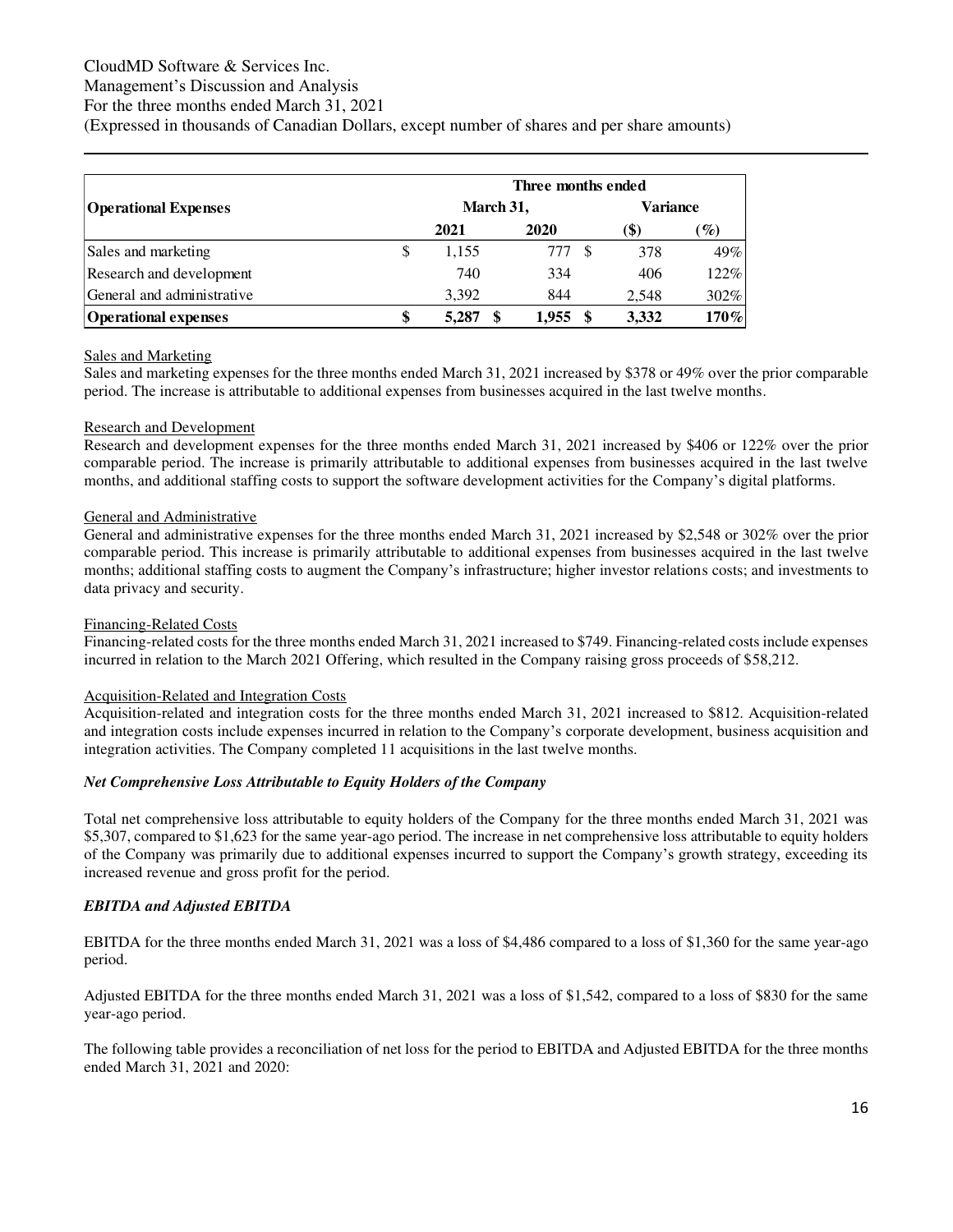# CloudMD Software & Services Inc.

Management's Discussion and Analysis

For the three months ended March 31, 2021

(Expressed in thousands of Canadian Dollars, except number of shares and per share amounts)

|                                                  |                     | Three months ended |                 |         |
|--------------------------------------------------|---------------------|--------------------|-----------------|---------|
|                                                  | March 31,           |                    | <b>Variance</b> |         |
|                                                  | 2021                | 2020               | \$)             | $(\%)$  |
| Net comprehensive loss, attributable to equity   |                     |                    |                 |         |
| holders of the Company                           | \$<br>$(5,307)$ \$  | $(1,623)$ \$       | (3,684)         | $227\%$ |
| Add:                                             |                     |                    |                 |         |
| Interest and accretion expense                   | 92                  | 61                 | 31              | 50%     |
| Income taxes                                     | 40                  |                    | 40              | 100%    |
| Depreciation and amortization                    | 689                 | 202                | 487             | 242%    |
| $EBITDA(1)$ for the period                       | (4, 486)            | (1,360)            | (3,126)         | 230%    |
| Share-based compensation                         | 1,595               | 445                | 1,150           | 258%    |
| Financing-related costs                          | 749                 | 65                 | 684             | 1052%   |
| Acquisition related and integration costs, net   | 812                 | 20                 | 792             | 4053%   |
| Litigation costs and loss provision              | 103                 |                    | 103             | 100%    |
| Change in fair value of contingent consideration | (315)               |                    | (315)           | 100%    |
| Adjusted $EBITDA(1)$ for the period              | \$<br>(1, 542)<br>S | \$<br>(830)        | (712)           | 86%     |

*(1) EBITDA and Adjusted EBITDA are non-GAAP measures as described in the Non-GAAP Financial Measures section of this MD&A.*

# <span id="page-16-0"></span>**SUMMARY OF QUARTERLY RESULTS**

The following tables provides a summary of the Company's financial results for the eight most recently completed quarters:

|                                   | O1 2021      | <b>O4 2020</b> | $032020^{(1)}$ | $Q22020^{(1)}$ | O1 2020 <sup>(1)</sup> | O <sub>4</sub> 2019 | O3 2019     | O <sub>2</sub> 2019 |
|-----------------------------------|--------------|----------------|----------------|----------------|------------------------|---------------------|-------------|---------------------|
| Revenue                           | 8,775 \$     | 5,810 \$       | 3,359          | 2,790 \$       | $3,057$ \$             | $2.443 \quad $$     | $2,165$ \$  | 1.062               |
| Gross profit                      | $3,591$ \$   | 2,346 \$       | 1,259          | $1,031$ \$     | $1,124$ \$             | $1,062 \quad$ \$    | 999 \$      | 527                 |
| Gross profit $%$                  | 40.9%        | 40.4%          | 37.5%          | 37.0%          | 36.8%                  | 43.5%               | $46.1\%$    | 49.6%               |
| Net comprehensive loss,           |              |                |                |                |                        |                     |             |                     |
| attributable to equity holders of |              |                |                |                |                        |                     |             |                     |
| the Company                       | $(5,307)$ \$ | $(5,224)$ \$   | (2,724)        | $(2,768)$ \$   | $(1,623)$ \$           | $(1,474)$ \$        | $(810)$ \$  | (1,081)             |
| Adjusted EBITDA                   | $(1,542)$ \$ | $(1,516)$ \$   | (1,321)        | $(1,293)$ \$   | $(830)$ \$             | $(603)$ \$          | $(135)$ \$  | (540)               |
| EPS, basic and diluted            | $(0.03)$ \$  | $(0.04)$ \$    | (0.02)         | $(0.03)$ \$    | $(0.02)$ \$            | $(0.02)$ \$         | $(0.01)$ \$ | (0.02)              |
| Cash and cash equivalents         | 99.220 \$    | 59.714 \$      | 33.950         | 13,787 \$      | 2,760 \$               | 1,696 \$            | 14          | 1.064               |

*(1) Gross profit for the period from Q1 2020 to Q3 2020 have been retrospectively updated for the reclassification of certain expenses within its Statement of Net Loss and Comprehensive Loss.* 

The growth in the Company's quarterly revenue is primarily attributable to business acquisitions and organic growth. In the past 8 quarters, the Company completed 13 acquisitions.

In 2020, the Company reclassified certain expenses within its Statement of Net Loss and Comprehensive Loss to cost of sales, which resulted in an overall decrease in gross profit and gross profit percentage as compared to 2019. The Company's underlying gross profit remains healthy and robust, and its net loss and Adjusted EBITDA remains unchanged as a result of the reclassification.

In each quarter from Q1 2020 to Q1 2021, the Company raised gross proceeds from the issuance of common shares. For the three months ended March 31, 2021, the Company raised gross proceeds of \$58,212 arising from a bought deal short form prospectus offering.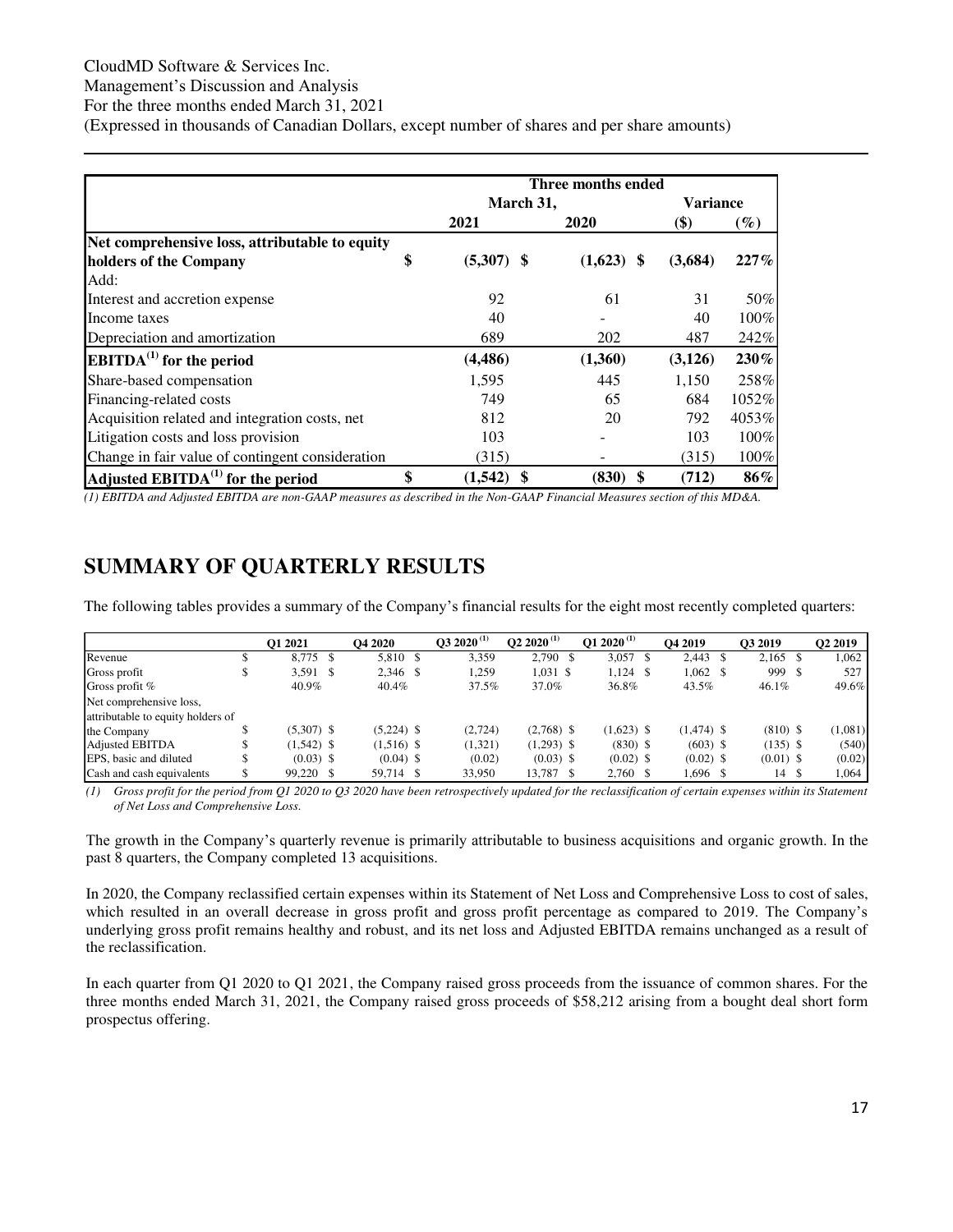# <span id="page-17-0"></span>**OUTLOOK**

The Company is focused on revolutionizing the healthcare industry by leveraging technology to digitalize the delivery of healthcare to provide both better access to care and better health outcomes. Through its team-based, patient-centric approach, CloudMD provides one, connected platform for patients, healthcare practitioners, and enterprise clients to address wholeperson, longitudinal care. The Company has a multi-pronged growth strategy which focuses on organic growth, accretive mergers and acquisitions and its employer healthcare offering.

The Company's organic growth will be largely driven by its network of hybrid clinics and pharmacy partnerships, digital services and enterprise health solutions division. The Company's EMR platform has seen consistent growth through adoption of healthcare professionals and patients through its consumer facing app which is available in British Columbia and Ontario. Now that every province in Canada has telehealth billing codes, the Company has plans to expand its consumer telemedicine app across the entire country, allowing patients to see a licensed practitioner virtually, from the safety and convenience of their living rooms. Through a number of accretive acquisitions of leading healthcare solutions over the last few months, there are opportunities for cross-functional synergies and cross selling that will drive further organic growth.

The Company has a strong balance sheet which will allow it to continue deploying capital towards a robust pipeline of accretive, synergistic acquisitions. The Company's acquisition strategy is centered on acquiring products, capabilities, clinical specialties and technologies that are highly scalable and rapidly growing. The Company is actively seeking potential acquisition targets that are complementary to its business and digital healthcare strategy. In order to determine such targets, the Company performs comprehensive due diligence procedures with a focus on financial performance, personnel and compliance. Specifically, the Company plans to expand its brick-and-mortar medical clinic footprint across Canada with an initial focus in Ontario and Alberta. In addition, the Company anticipates expanding its health technology solutions offering with a focus on patient engagement tools and EMR software. The value of acquisitions of medical clinics and health technology solutions, such as an EMR software, depend upon their stage of development.

The Company's Enterprise Health Solutions Division which provides employers, insurers and advisors with a centralized platform to address a full spectrum of solutions to better service the health and wellness of the workforce. There is an urgent demand from enterprise clients for one centralized solution as the main pain point for these clients is the multiple vendors required to cover the spectrum of healthcare services. CloudMD delivers one platform that addresses access to primary and specialist care, mental health support, healthcare navigation, rehabilitation and educational resources. The solution provides personalized care plans unique to each individual through proven systems, triage, assessment and navigation, which in turn, creates an improved healthcare experience resulting in better outcomes, faster adoption rates and increased engagement. The Company has already seen early progress and anticipates significant future growth of this division as it partners with leading insurers and corporations across Canada.

With its financial performance, combined with recently completed and announced acquisitions, CloudMD is on track to achieve (i) annualized revenue run rate exceeding \$120,000 and (ii) positive Adjusted EBITDA in the second half of 2021.

CloudMD will continue to focus on delivering meaningful shareholder value by executing on its growth strategy through accretive acquisition, strategic capital allocation and continuing to achieve organic growth across all divisions.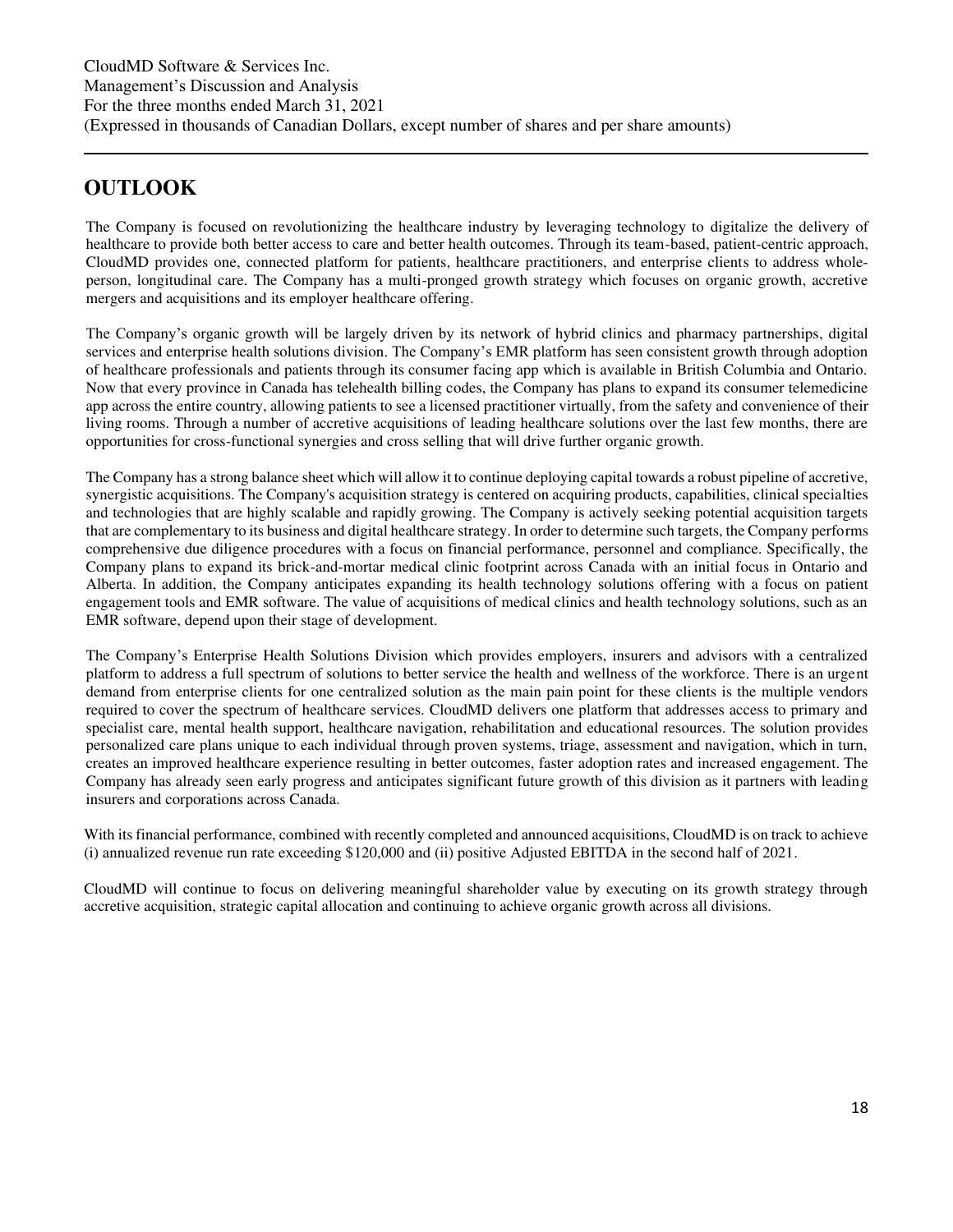# <span id="page-18-0"></span>**FINANCIAL POSITION**

|                                          | As at           |              |                 |
|------------------------------------------|-----------------|--------------|-----------------|
|                                          | March 31,       | December 31, |                 |
|                                          | 2021            | 2020         | <b>Variance</b> |
| Cash and cash equivalents                | \$<br>99,220 \$ | 59,714       | \$<br>39,506    |
| Trade and other receivables              | 3,882           | 2,012        | 1,870           |
| Inventory                                | 725             | 729          | (4)             |
| Prepaid expenses, deposits and other     | 1,039           | 758          | 281             |
| Net investment in sublease               | 136             | 154          | (18)            |
| <b>Current assets</b>                    | 105,002         | 63,367       | 41,635          |
|                                          |                 |              |                 |
| Accounts payable and accrued liabilities | 4,701           | 3,453        | 1,248           |
| Deferred revenue                         | 1,214           | 888          | 326             |
| Contingent consideration                 | 1,320           | 136          | 1,184           |
| Contingent liability                     | 1,350           | 1,350        |                 |
| Current portion of lease liabilities     | 1,646           | 1,170        | 476             |
| Current portion of long-term debt        | 461             | 619          | (158)           |
| <b>Current liabilities</b>               | 10,692          | 7,616        | 3,076           |
| Working capital <sup>(1)</sup>           | 94,310          | 55,751       | 38,559          |

*(1) Working Capital is a non-GAAP measure as described in the Non-GAAP Financial Measures section of this MD&A.* 

For the three months ended March 31, 2021, working capital increased to \$94,310 compared to \$55,751 at the beginning of the period. The increase is primarily due to completing a short form prospectus offering, on a bought deal basis, resulting in gross proceeds of \$58,212. The ability to raise capital through the equity markets is pivotal to our growth strategy, which enables the Company to pursue further acquisitions and invest in growth drivers.

Various current assets and current liabilities increased primarily due to the 5 acquisitions completed in the three months ended March 31, 2021, including: (a) trade and other receivables; (b) accounts payable and accrued liabilities; (c) deferred revenue; (d) contingent consideration; and (e) lease liabilities.

Contingent liability relates to the ongoing litigation matters as further described in the Litigation and Other Contingencies section.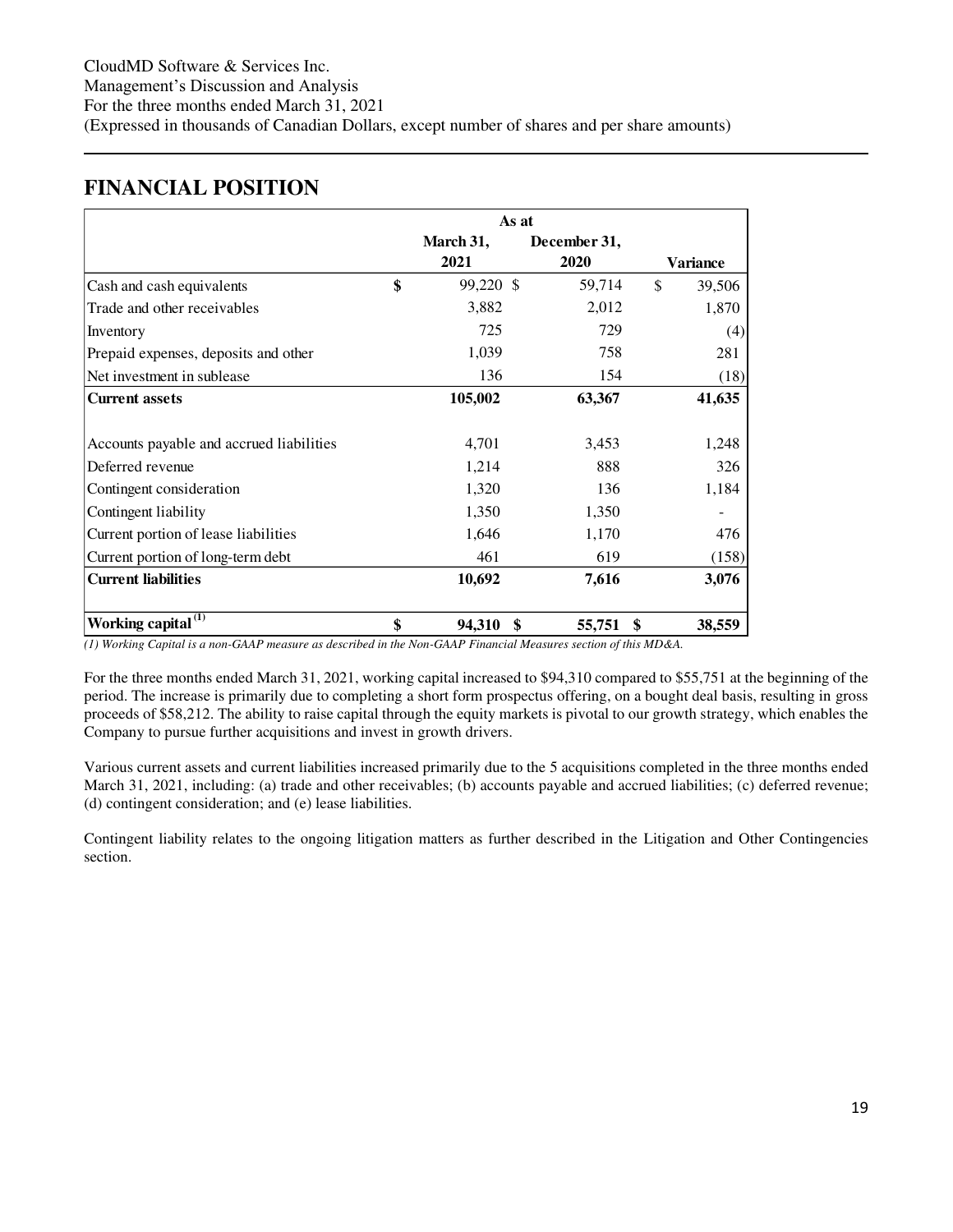|                                                | Three months ended |            |                 |
|------------------------------------------------|--------------------|------------|-----------------|
|                                                | March 31,          | March 31,  |                 |
|                                                | 2021               | 2020       | <b>Variance</b> |
| Cash provided by / (used in):                  |                    |            |                 |
| Net cash used in operating activities          | \$<br>$(2,578)$ \$ | $(923)$ \$ | (1,655)         |
| Net cash used in investing activities          | (13, 473)          | (135)      | (13, 338)       |
| Net cash provided by financing activities      | 55,557             | 2,122      | 53,435          |
| Increase in cash and cash equivalents          | 39,506             | 1,064      | 38,442          |
| Cash and cash equivalents, beginning of period | 59,714             | 1,696      | 58,018          |
| Cash and cash equivalents, end of period       | \$<br>99,220       | 2,760      | 96,460          |

# <span id="page-19-0"></span>**LIQUIDITY AND CAPITAL RESOURCES**

The Company had cash and cash equivalents of \$99,220 at March 31, 2021 compared to \$2,760 at March 31, 2020. During the three months ended March 31, 2021, the Company had cash outflows from operations of \$2,578 compared to cash outflows of \$923 in the same year-ago period. The increase in cash used in operating activities was primarily due to an increase in expenses from businesses acquired, and additional expenses incurred in the current year to support the Company's growth strategy.

Cash used in investing activities during the three months ended March 31, 2021 was \$13,473 compared to cash used by investing activities of \$135 for the same year-ago period. The increase in cash used in investing activities was mainly due to the completion of 5 acquisitions for the three months ended March 31, 2021 (2020 – 1 acquisition).

Cash provided by financing activities during the period ended March 31, 2021 was \$55,557 compared to cash provided by financing activities of \$2,122 for the same year-ago period. The increase in cash provided by financing activities was primarily due to proceeds from the issuance of common shares.

The Company's future capital requirements will depend on many factors, including, among others, its ability to earn cash flow from operations. Should the Company wish to pursue current and future business opportunities, additional funding will be required. If additional funds are raised through the issuance of equity securities, the percentage ownership of current shareholders will be reduced, and such equity securities may have rights, preferences, or privileges senior to those of the holders of the Company's common stock. No assurance can be given that additional financing will be available, or that it can be obtained on terms acceptable to the Company and its shareholders. If adequate funds are not available, the Company may not be able to meet its contractual requirements.

# <span id="page-19-1"></span>**USE OF PROCEEDS**

The Company anticipated that it would use the net proceeds from the bought deal financings and private placement for future acquisitions, working capital and general corporate purposes. The following table sets out the original proposed use of proceeds and actual uses of proceeds up to March 31, 2021. To date, the Company continues to proceed towards its original business objectives for such funds.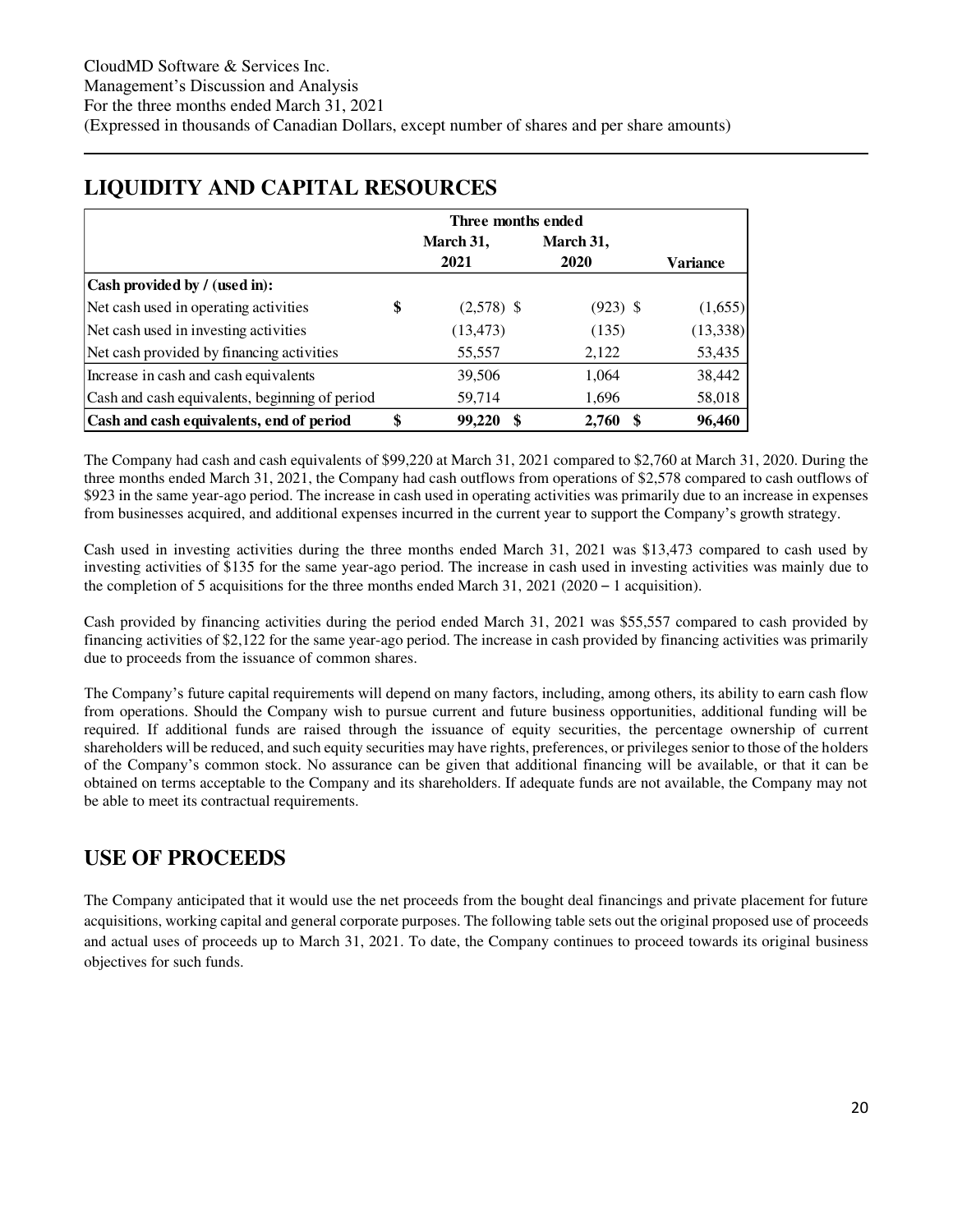# CloudMD Software & Services Inc. Management's Discussion and Analysis For the three months ended March 31, 2021 (Expressed in thousands of Canadian Dollars, except number of shares and per share amounts)

|                       |                   | <b>Proposed use</b>  | <b>Proposed use</b><br>of proceeds | <b>Actual use</b><br>of proceeds |
|-----------------------|-------------------|----------------------|------------------------------------|----------------------------------|
| Private placement     | March 20, 2020    | Working capital      | \$<br>2,644                        | 2,644<br>-S                      |
| Bought deal financing |                   | Working capital      | 3,367                              | 3,367                            |
|                       | June 2, 2020      | Acquisition purposes | 10,266                             | $10,266^{(1)}$                   |
|                       |                   | Working capital      | 1,577                              | 1,577                            |
| Bought deal financing | September 1, 2020 | Acquisition purposes | 17,521                             | $17,048^{(2)}$                   |
| Bought deal financing | November 9, 2020  | Acquisition purposes | 34,548                             |                                  |
| Bought deal financing | March 9, 2021     | Acquisition purposes | 53,990                             |                                  |

*(1) Acquisition of South Surrey Medical Clinic Inc., Snapclarity, Benchmark, Premier Podiatry LLC, iMD and Re:Function (partial)* 

*(2) Acquisition of Re:Function (remainder), HumanaCare, Medical Confidence, Canadian Medical Directory, West Mississauga Medical Ltd. and IDYA4. Remaining amount for future use.* 

# <span id="page-20-0"></span>**CAPITAL MANAGEMENT**

The Company's objectives when managing capital are to safeguard its ability to continue as a going concern and to maximize shareholder value. The Company considers the items included in shareholders' equity as capital. The Company manages the capital structure and adjusts in response to changes in economic conditions and the risk characteristics of the underlying assets. To secure the additional capital necessary to pursue these plans, the Company intends to raise additional funds through equity or debt financing. The Company is not subject to any externally imposed capital requirements. There were no changes to the Company's approach in its management of capital during the year.

# <span id="page-20-1"></span>**FINANCIAL INSTRUMENTS**

The Company's principal financial assets include cash and cash equivalents, and trade and other receivables. The Company's principal financial liabilities comprise of accounts payable and accrued liabilities, and long-term debt. The main purpose of these financial liabilities is to finance the Company's operations.

The Company is exposed to market risk, credit risk and liquidity risk. The Company's senior management oversees the management of these risks.

# **Credit risk**

Credit risk is the risk of loss associated with a counterparty's inability to fulfill its payment obligations. Credit risk arises from cash and cash equivalents, and trade and other receivables. To manage credit risk, cash and cash equivalents are held only with reputable and regulated financial institutions.

The Company provides credit to its customers in the normal course of operations. The Company minimizes its credit risk associated with its trade and other receivables by performing credit evaluations on customers, maintaining regular and ongoing contact with customers, routinely reviewing the status of individual trade and other receivables balances and following up on overdue amounts. Further, trade receivables are monitored on a periodic basis for assessing any significant risk of nonrecoverability of dues and provision is created accordingly.

The Company's exposure to credit risk is considered to be low, given the size and nature of the various counterparties involved and their history of collections.

As at March 31, 2021, the Company had \$3,882 (December 31, 2020 – \$2,012) of trade and other receivables.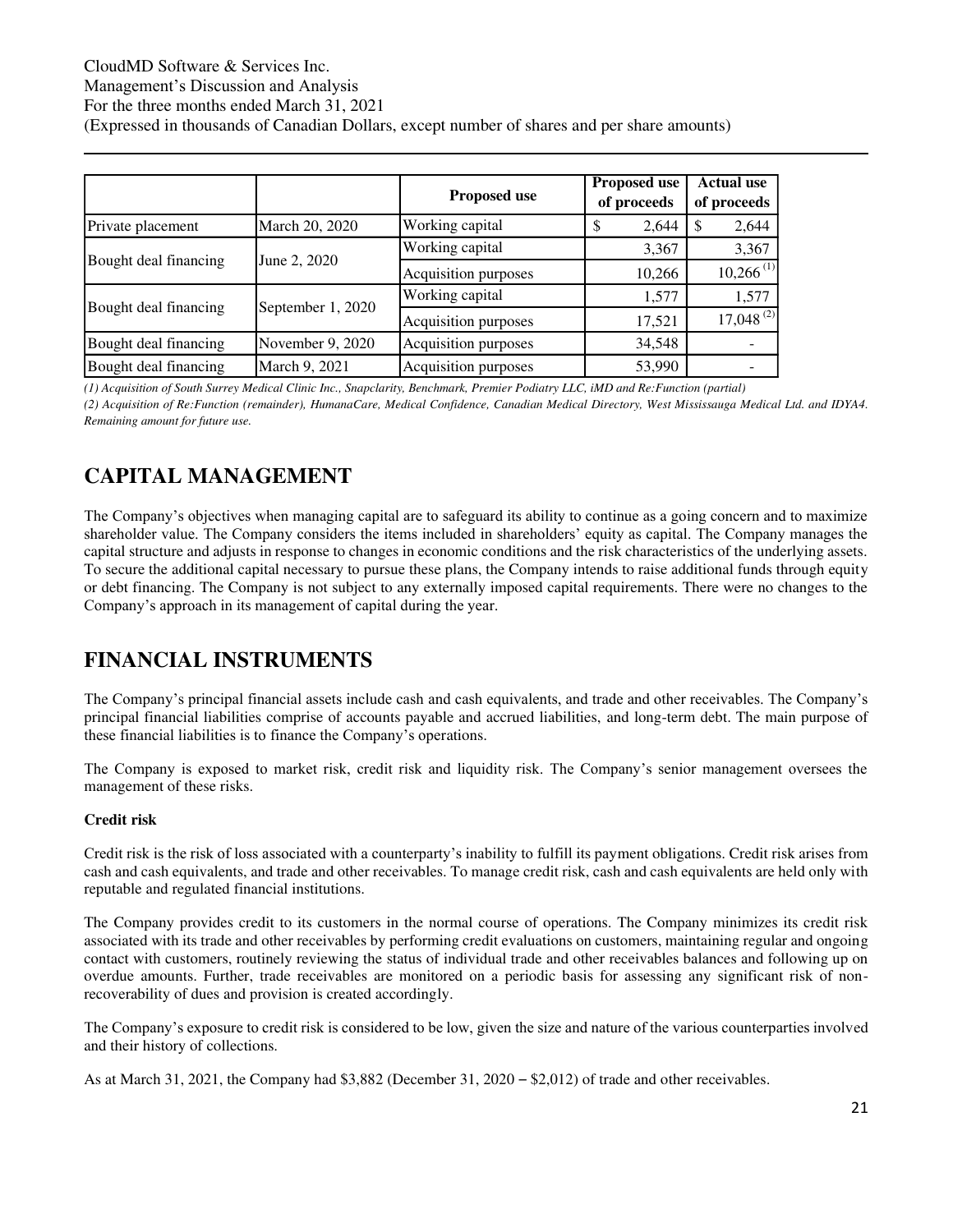### **Liquidity risk**

Liquidity risk is the risk that the Company cannot meet a demand for cash or fund its obligations as they become due. The Company's management is responsible for reviewing liquidity resources to ensure funds are readily available to meet its financial obligations as they become due, as well as ensuring adequate funds exist to support business strategies and operational growth. The current assets reflected on the statement of financial position are highly liquid.

The maturity profile of the Company's financial liabilities, based on contractual undiscounted payment at each reporting date is:

#### **As at March 31, 2021**

|                                          | Less than one |       | One to five |  | More than five |              |
|------------------------------------------|---------------|-------|-------------|--|----------------|--------------|
|                                          |               | vear  | vears       |  | vears          | <b>Total</b> |
| Accounts payable and accrued liabilities |               | 4.701 | -           |  |                | 4,701        |
| Contingent consideration                 |               | 4.447 | 652         |  | -              | 5,099        |
| Long-term debt                           |               | 519   | 1.643       |  | 41             | 2.203        |
|                                          |               | 9.667 | 2,295       |  |                | 12.003       |

#### **As at December 31, 2020**

|                                          | Less than one | One to five | More than five |       |
|------------------------------------------|---------------|-------------|----------------|-------|
|                                          | vear          | vears       | vears          | Total |
| Accounts payable and accrued liabilities | 3.453         | -           | -              | 3,453 |
| Contingent consideration                 | 145           | 3.650       | -              | 3,795 |
| Long-term debt                           | 619           | 1.969       | 58             | 2.646 |
|                                          | 4.217         | 5,619       | 58             | 9.894 |

### **Market risk**

Market risk is the risk that the fair value or future cash flows of a financial instrument will fluctuate because of changes in market prices. Company is exposed to interest rate risk and foreign currency risk.

### **a) Interest rate risk**

Interest rate risk is the risk that the fair value or future cash flows of a financial instrument will fluctuate because of changes in market interest rates. The Company's exposure to the risk of changes in market interest rates relates primarily to the Company's long-term debt obligations with floating interest rates. The Company's sensitivity to interest rates is insignificant.

### **b) Foreign currency risk**

Foreign currency risk is the risk that the fair value or future cash flows of an exposure will fluctuate because of changes in foreign exchange rates. The Company's exposure to the risk of changes in foreign exchange rates relates primarily to the Company's operating activities (when revenue or expense is denominated in a foreign currency) and the Company's net investments in foreign subsidiaries.

At March 31, 2021, the Company held net monetary assets in United States dollar (**"USD"**) equal to \$2,091 (December 31,  $2020 - $545$ ). The Company estimates the impact of a 5% change in the Canadian dollar exchange rate on its net monetary assets to be \$105 (December 31, 2020 – \$35).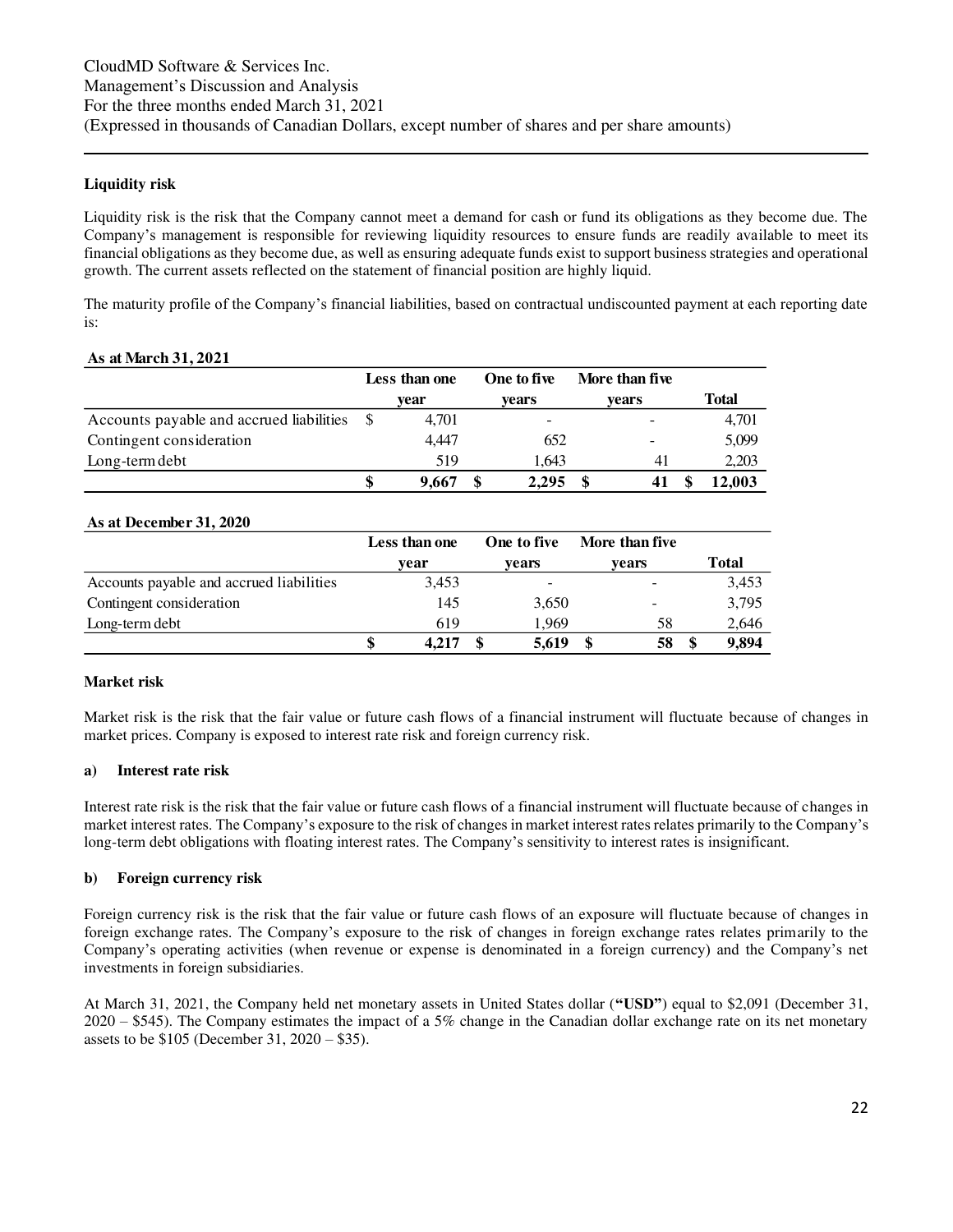# **PROPOSED TRANSACTIONS**

There are no proposed transactions that have not been disclosed herein.

# <span id="page-22-0"></span>**OFF-BALANCE SHEET ARRANGEMENTS**

The Company had no off-balance sheet arrangements other than short-term lease agreements.

# <span id="page-22-1"></span>**RELATED PARTY TRANSACTIONS**

Related parties include key management, the Board of Directors, close family members and enterprises which are controlled by these individuals. The below transactions are in the normal course of business and are measured at the exchange amount, which is the amount of consideration established and agreed to by the related parties.

Remuneration of key management and Board of Directors:

|                          | Three months ended |  |           |  |
|--------------------------|--------------------|--|-----------|--|
|                          | March 31,          |  | March 31, |  |
|                          | 2021               |  | 2020      |  |
| Cash-based compensation  | 302                |  | 118       |  |
| Share-based compensation | 614                |  | 188       |  |
| <b>Total</b>             | 916                |  | 306       |  |

# <span id="page-22-2"></span>**SIGNIFICANT ACCOUNTING POLICIES**

### **a) Basis of Preparation**

The condensed interim consolidated financial statements have been prepared in accordance with International Accounting Standard (**"IAS"**) 34 Interim Financial Reporting, as issued by the International Accounting Standards Board (**"IASB"**). The Company has prepared the financial statements on the basis that it will continue to operate as a going concern. The Board of Directors considers that there are no material uncertainties that may cast doubt significant doubt over this assumption. They have formed a judgement that there is a reasonable expectation that the Company has adequate resources to continue in operational existence for the foreseeable future, and not less than 12 months from the end of the reporting period.

The condensed interim consolidated financial statements do not include all the information and disclosures required in the annual financial statements and should be read in conjunction with the Company's annual consolidated financial statements as at December 31, 2020.

### **b) New standards, interpretations and amendments adopted by the Company**

The principal accounting policies adopted in the preparation of the condensed interim consolidated financial statements are consistent with those followed in the preparation of the Company's annual consolidated financial statements for the year ended December 31, 2020, except for the adoption of new standards effective as of January 1, 2021. The Company has not early adopted any standard, interpretation or amendment that has been issued but is not yet effective.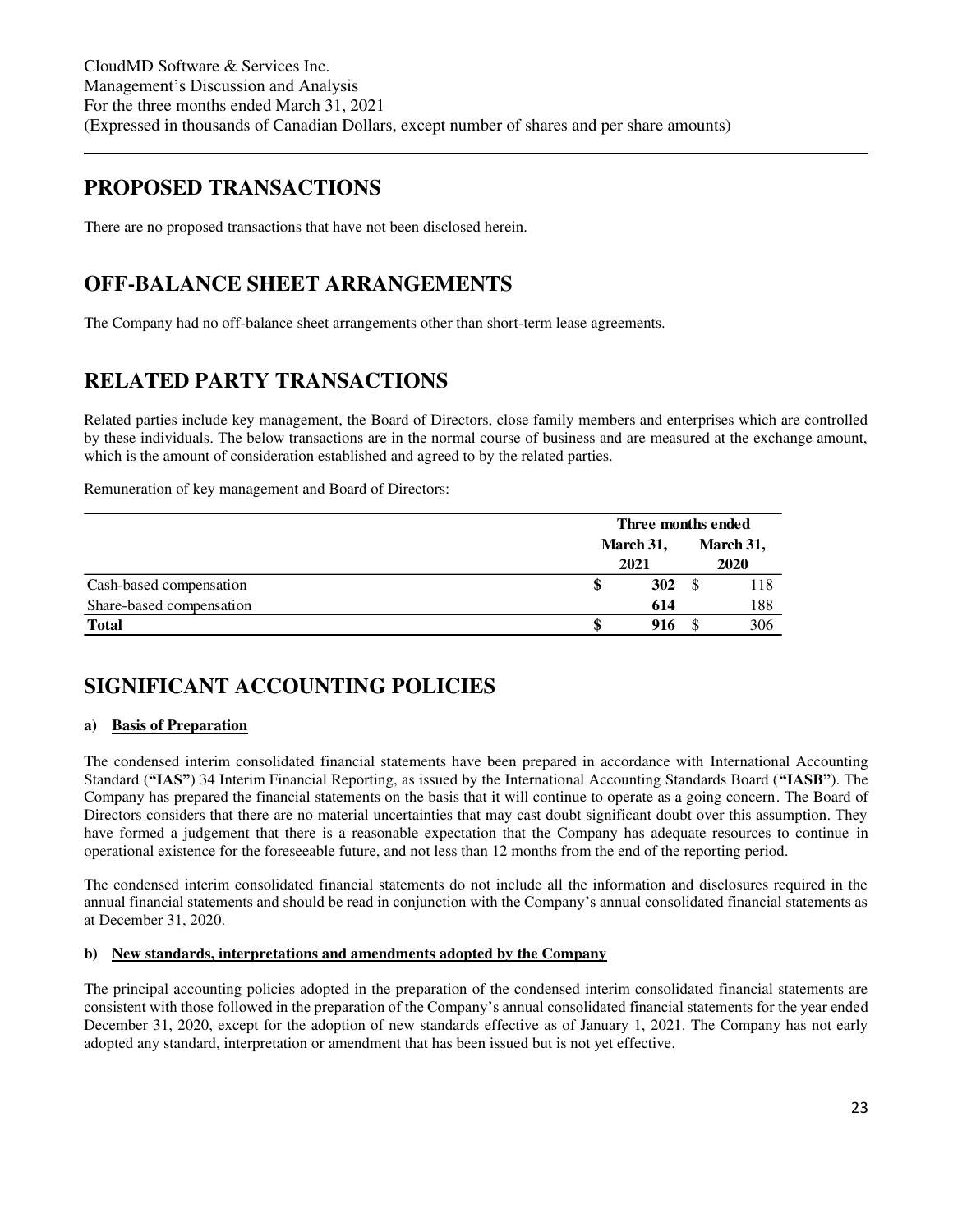Several amendments apply for the first time in 2021, but do not have an impact on the condensed interim consolidated financial statements of the Company.

# <span id="page-23-0"></span>**LITIGATION AND OTHER CONTINGENCIES**

- (a) During the three months ended June 30, 2020, Gravitas Securities Inc. (**"Gravitas"**) commenced an arbitration alleging breach of the terms of a right of first refusal in connection with an offering which was in the form of a bought deal equity financing underwritten by a syndicate of other investment banks in May 2020, and was completed on June 2, 2020 (**"June 2020 Financing"**). During the three months ended September 30, 2020, Gravitas amended its claims for damages to include commissions and damages arising from an additional bought deal equity financing which was completed on September 22, 2020 (**"September 2020 Financing"**). The total claims are in excess of \$2,750 plus unspecified damages associated with the value of share purchase warrants that were issued in connection with both the June 2020 Financing and the September 2020 Financing, plus interest and cost. The Company disputes the claims with respect to both the June 2020 Financing and the September 2020 Financing entirely. The claims are currently subject to arbitration proceedings which the Company is defending. The Company is of the view that its defense to the claims will prevail without liability to the Company; however, an estimate of the liability to the Company should the Gravitas claims succeed is \$1,200 and therefore an accrual for that amount as a contingent liability has been recorded.
- (b) On September 29, 2020, Snapclarity was named as a defendant to an action commenced in the Ontario Superior Court of Justice by a former shareholder of Snapclarity and companies she purports to control (**"Plaintiff"**) (the **"Action"**). The nature of the Action involves various intellectual property, wrongful dismissal, unpaid invoices, defamation, and other related issues raised by the Plaintiff. The Plaintiff seeks payment of at least \$928 plus costs and interest as well as nonmonetary relief. Snapclarity disputes the claim in its entirety. The Company is of the view that its defenses to the claims will prevail without liability to the Company; however, an estimate of the liability to the Company should the Plaintiff's claims succeed is \$150 and therefore an accrual for that amount as a contingent liability has been recorded. On December 21, 2020, Snapclarity was named as a respondent to an application commenced in the Ontario Superior Court of Justice by a former shareholder of Snapclarity (**"Applicant"**) (the **"Application"**). In the Application, the Applicant exercises her dissent rights under s. 190(5) of the CBCA. She seeks an order fixing the fair value of her shares in Snapclarity and requiring Snapclarity to pay the value of the shares together with costs and interest. The applicant has claimed that the fair value of her shares totals at least \$1,850. Snapclarity disputes this claim. On February 23, 2021, Snapclarity filed a Notice of Motion for an order converting the Application into an Action and consolidating the Actions. The applicant has not responded to the Notice of Motion as of this date.

# <span id="page-23-1"></span>**SUBSEQUENT EVENTS**

- (c) On April 6, 2021, the Company closed its acquisition of Aspiria, an integrated EAP and student assistance services (**"SAP"**) company with a comprehensive suite of mental health and wellness solutions for all employer and educational sectors. As consideration for the purchase of 100% of the outstanding securities of Aspiria, the Company agreed to pay shareholders of Aspiria: (i) \$1,200 in cash, subject to a working capital adjustment; (ii) 460,526 common shares; and (iii) a performance-based earnout of 328,947 common shares, which is payable after a period of one year.
- (d) On April 8, 2021, the Company announced that it signed a binding term sheet to acquire Oncidium, one of Canada's leading healthcare providers to employers. As consideration for the purchase of 100% of the outstanding securities of Oncidium, the Company agreed to pay shareholders of Oncidium: (i) \$30,000 in cash, subject to a working capital adjustment; (ii) 16,521,739 common shares; and (iii) a performance-based earnout of up to \$32,000 payable in cash or 13,913,043 common shares at the Company's discretion.